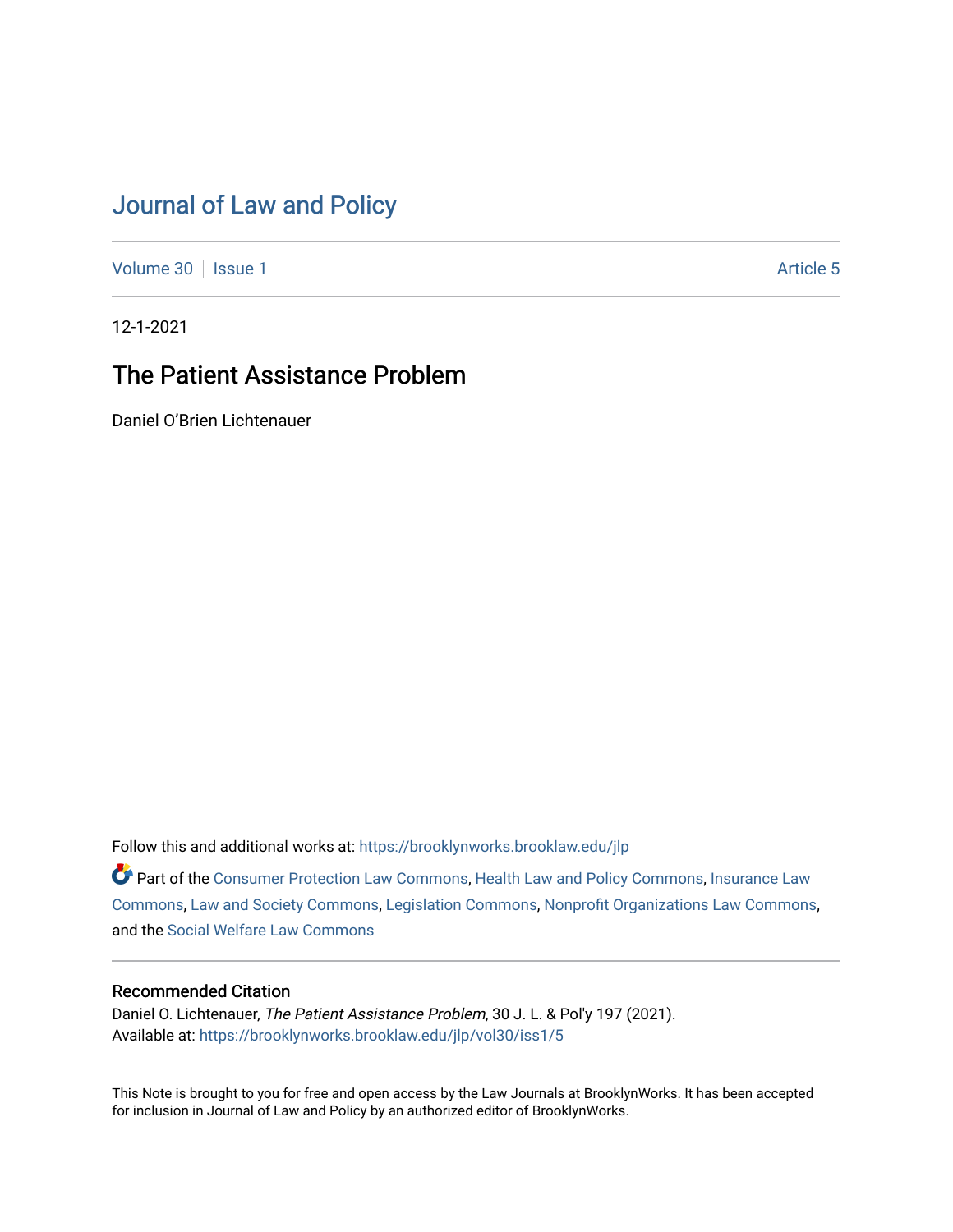#### THE PATIENT ASSISTANCE PROBLEM

## Daniel O'Brien Lichtenauer\*

Implemented in January 2006 as a voluntary enrollment supplement to standard Medicare plans, Medicare Part D coverage subsidizes the cost of prescription drugs for participants. However, significant gaps in coverage exist for those suffering from rare diseases that require costly drugs. Pharmaceutical companies seek to remove the powerful market force of patient price sensitivity by directly sponsoring or substantially funding "patient assistance programs" that help cover out-of-pocket costs. While pharmaceutical donors insist that their goal is strictly altruistic, the reality is that many of these programs offer a financial windfall for drug makers because they help funnel patients towards new pharmaceuticals with generic alternatives while collecting the drug's market price at the expense of taxpayers. This Note argues that industry-sponsored patient assistance programs violate the anti-kickback statute and should be outlawed. To preserve a safety net of assistance while discouraging illegal activity, an industry-sponsored, CMSadministered fund should be established for the appropriate disbursement of pharmaceutical industry charity, opening access

<sup>\*</sup> J.D. Candidate, Brooklyn Law School, 2022. A.B., Hamilton College, 2014. I would like to thank my parents, Karen O'Brien and Stephen Lichtenauer, champions of my education. Thank you to my wife, Julia Lubbock, for her ceaseless encouragement and belief in me. I am deeply grateful for the inimitable counsel of my brother Charles, which he readily dispensed, and the support of my brothers Andrew and John. Thanks to Professors Karen Porter and Frank Pasquale for their advice, to Noah Sexton for his camaraderie, and to the Journal of Law and Policy staff for their hard work. This Note is dedicated to the patients of Memorial Sloan Kettering Cancer Center, and all patients suffering from rare diseases, whose experiences deserve meaningful discussion and progress in health care. All errors and omissions are my own.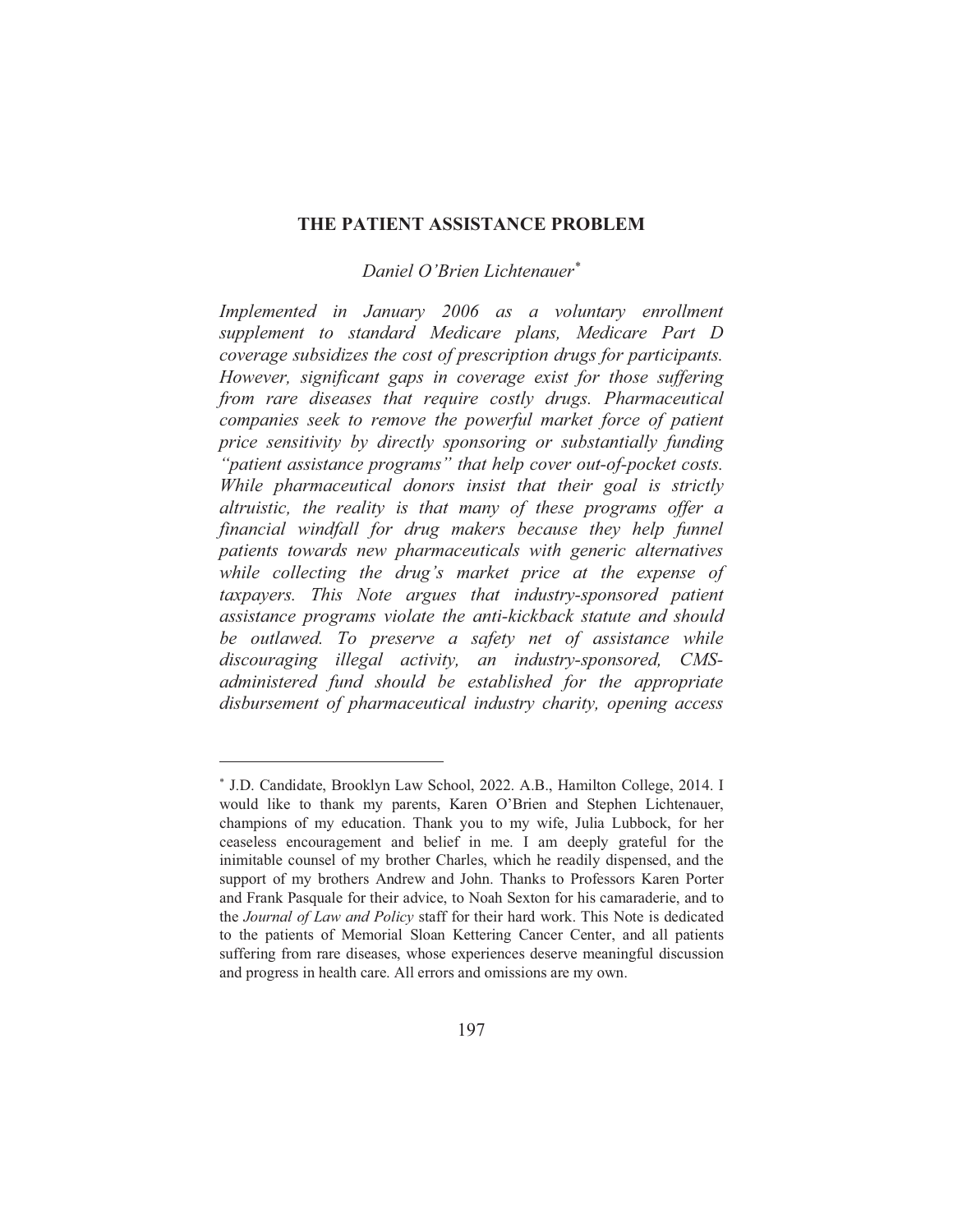to costly, life-saving medications to a broader population of needy patients in a manner uninfluenced by corporate bottom lines.

### **INTRODUCTION**

seventy-two-year-old Walter Feigenson is  $\rm{a}$ retired entrepreneur living on a Social Security income of roughly \$26,000 per year.<sup>1</sup> He also happens to be taking a prescription drug with a  $$225,000$  per year price tag.<sup>2</sup> Walter has a potentially fatal heart condition called transthyretin amyloid cardiomyopathy ("ATTR-CM"), for which Pfizer's new drug tafamidis is the only FDA-approved treatment.<sup>3</sup> Tafamadis, sold under the names Vyndagel and Vyndamax,<sup>4</sup> is now the most expensive<sup>5</sup> cardiovascular drug ever put on the market in the United States.<sup>6</sup> So how do patients like Walter pay for the drug?

The answer for Walter, and for many other low-income Medicare beneficiaries with rare or life-threatening diseases that require treatment with advanced pharmaceuticals, is a combination of sources.<sup>7</sup> Under the 2021 standard Medicare drug benefit,

<sup>&</sup>lt;sup>1</sup> Eleanor Laise, *Pfizer Suit Could Be an 'Earthquake' for Drug Pricing*, BARRON'S, https://www.barrons.com/articles/pfizer-suit-could-be-an-earthquake -for-drug-pricing-51602242101?mod=article signInButton?mod=article signIn Button?mod=article signInButton (last updated Oct. 12, 2020).

 $2 \dot{1}$ 

 $3$  See id.

<sup>&</sup>lt;sup>4</sup> Medical Information, PFIZER. INC., https://www.pfizermedical information.com/en-us/vyndagel-or-vyndamax (last visited Nov. 22, 2020). Vyndamax and Vyndagel both contain the active drug tafamidis but in different forms; Vyndagel contains the salt form of tafamidis, tafamidis meglumine, while Vyndamax contains tafamidis alone.

<sup>&</sup>lt;sup>5</sup> Rob Stein, At \$2.1 Million, New Gene Therapy is the Most Expensive Drug Ever, NPR (May 24, 2019, 3:52 PM), https://www.npr.org/sections/healthshots/2019/05/24/725404168/at-2-125-million-new-gene-therapy-is-the-mostexpensive-drug-ever. While tafamidis is the most expensive cardiovascular drug ever put on the market, Novartis's gene therapy for the rare childhood disorder spinal muscular atrophy ("SMA"), Zolgensma, is the most expensive drug ever put to market regardless of disease class. The therapy costs \$2.125 million per patient for a one-time dose that addresses the genetic root cause of the disorder.

<sup>&</sup>lt;sup>6</sup> Laise, *supra* note 1; see id.

<sup>&</sup>lt;sup>7</sup> See Laise, *supra* note 1.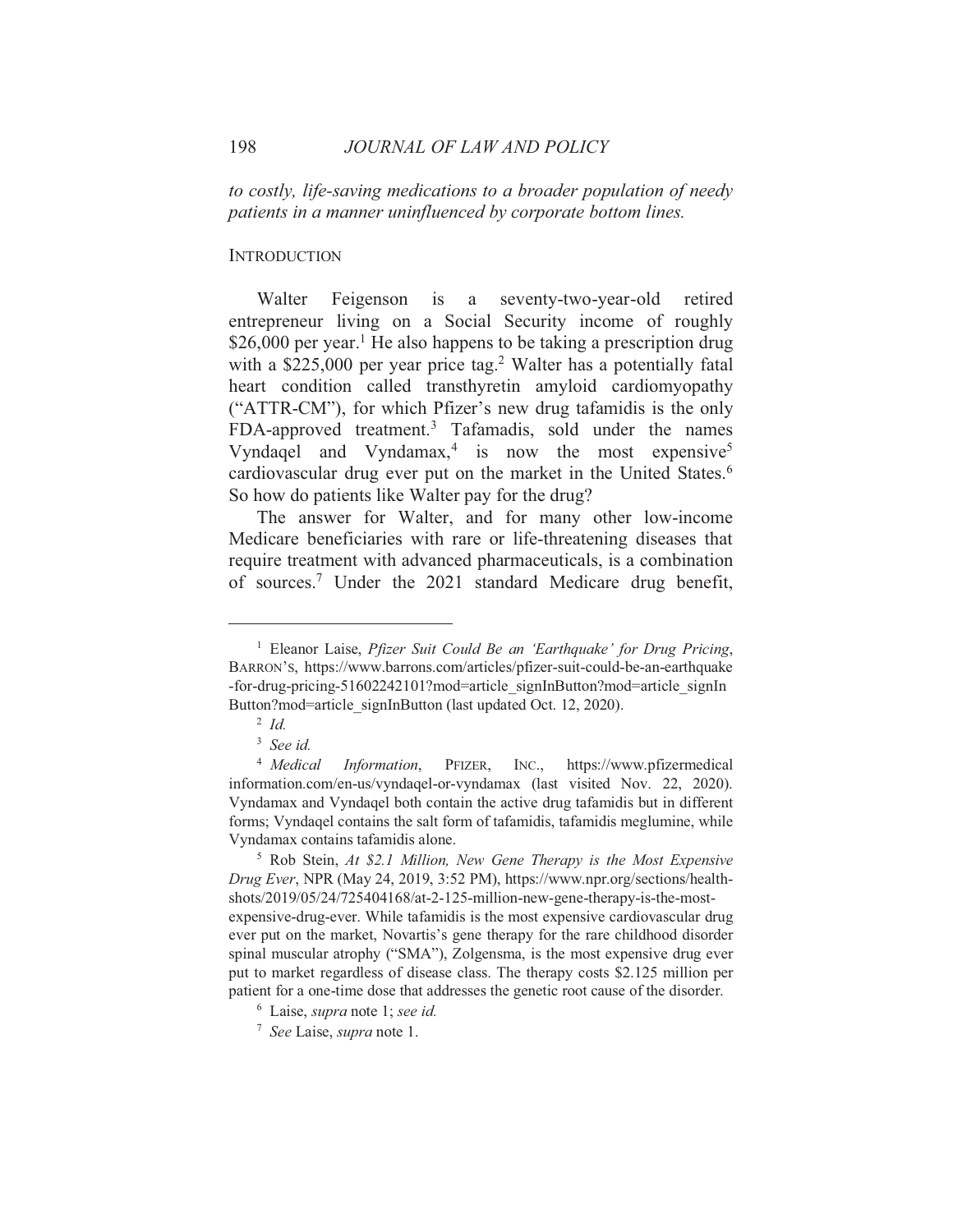patients and their plan are required to pay \$4,130 before they are limited to 25% co-pay.<sup>8</sup> Then, Medicare recipients are still required to pay the co-pays out of pocket until they have spent the \$6,550 to cover the "donut hole" in coverage.<sup>9</sup> Once the donut hole threshold is met, beneficiaries will automatically receive "catastrophic coverage," and will not pay more than 5% of the cost for covered drugs for the rest of the year.<sup>10</sup> But drugs that cost \$225,000 per year are affordable only to patients who can pay that 5% remainder, pay for costly Medigap plans,<sup>11</sup> or whose income is so low that they qualify for Medicare Extra Help.<sup>12</sup> For Walterwhose yearly income of \$26,000 falls just above the Extra Help threshold for a married person living with a spouse  $\frac{13}{11}$  = lifesaving medication is covered by a combination of Medicare and funding from "independent" charities that are primarily funded by pharmaceutical companies.<sup>14</sup> When gaps in coverage arise, he gets free drugs from one of Pfizer's programs for lower-income patients.<sup>15</sup>

<sup>10</sup> MEDICARE & YOU 2021, *supra* note 8, at 83; see Complaint for Declaratory Judgment at 16, 19, 21, Pfizer, Inc. v. U.S. Dept. of Health & Hum. Servs., No. 20-cv-04920 (S.D.N.Y. June 26, 2020). For tafamidis, the annual out-of-pocket costs for Medicare Part D patients is \$13,000.

<sup>11</sup> See BARRY R. FURROW ET AL., HEALTH LAW CASES, MATERIALS AND PROBLEMS 638 (AM. CASEBOOK SERIES, 8th ed. 2018) (noting that most wealthy seniors purchase expensive Medigap plans that help contain the out-of-pocket costs of traditional Medicare).

<sup>12</sup> MEDICARE & YOU 2021, *supra* note 8, at 91-92; see also Hailey Konnath, Pfizer Says HHS is Blocking Patient Access to Heart Drugs, LAW360 (June 26, 2020), https://www.law360.com/articles/1287340/.

<sup>&</sup>lt;sup>8</sup> DEP'T OF HEALTH AND HUM. SERVS., MEDICARE & YOU 2021, THE U.S. **GOVERNMENT MEDICARE OFFICIAL HANDBOOK** 82, https://www.medicare.gov/sites/default/files/2020-12/10050-Medicare-and-You 0.pdf.

<sup>&</sup>lt;sup>9</sup> Id; see The Part D Donut Hole, MEDICARE INTERACTIVE, https://www.medicareinteractive.org/get-answers/medicare-prescription-drugcoverage-part-d/medicare-part-d-costs/the-part-d-donut-hole (last visited Nov. 20, 2020). The donut hole in coverage was eliminated in 2020 by the Affordable Care Act, but patients will still be responsible for coverage gap cost sharing of 25% of the cost of drugs.

<sup>&</sup>lt;sup>13</sup> See MEDICARE & YOU 2021, supra note 8, at 87.

<sup>&</sup>lt;sup>14</sup> See Laise, *supra* note 1.

<sup>&</sup>lt;sup>15</sup> Id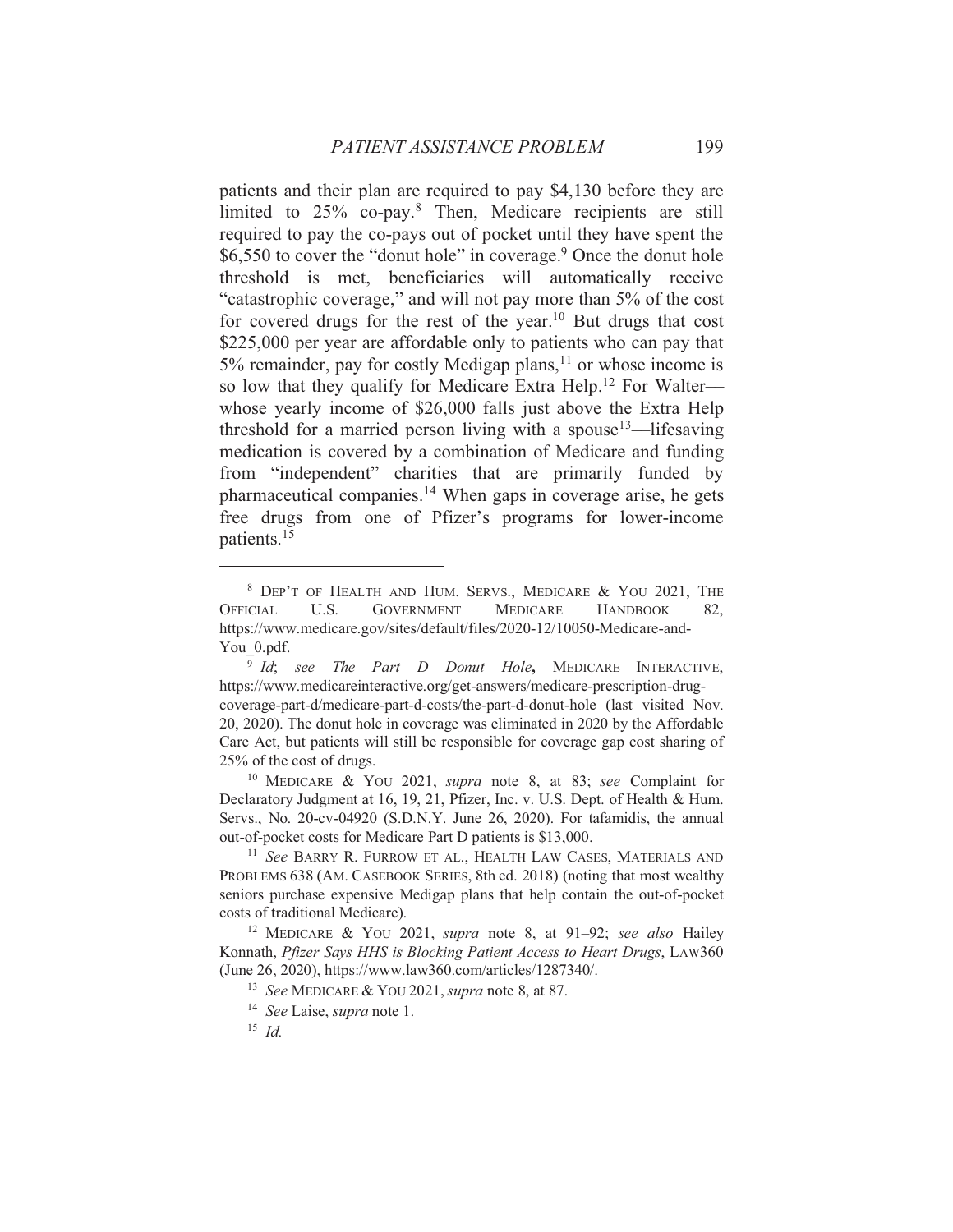Other patients simply can't make the system work for them. The Department of Health and Human Services ("DHHS") estimates that more than a quarter of Part D participants, Medicare's optional drug plan, who reach the "donut hole" exception in Part D coverage stop following their prescribed drug regimen.<sup>16</sup> Pharmaceutical companies have sought to remove the powerful market force of patient price sensitivity by directly sponsoring or substantially funding "patient assistance programs" ("PAPs") that help cover out-of-pocket costs,<sup>17</sup> but recent litigation over such programs due to ineffective guidance from the Office of the Inspector General ("OIG") of the DHHS has left the legality of these programs in doubt.

Part I of this Note provides background on Medicare Part D prescription drug coverage and the gaps in that coverage that beneficiaries face when they require high-cost prescription treatment. Part II examines the role that pharmaceutical companies have come to play in mitigating costs for low-income patients via patient assistance programs, and the benefits of such programs as argued by the pharmaceutical industry. Part III explains the Department of Justice ("DOJ") and OIG's objections to such programs under the anti-kickback statute, the OIG's guidance for proper PAP dealings, and the failure of such guidance to prevent ongoing litigation. Part IV examines legislative proposals to reform Medicare and assesses why these proposals have failed to address the problematic role that PAPs play in Medicare Part D's proper functioning. Part V argues for the creation of a central patient assistance fund administered by the Centers for Medicare  $\&$ Medicaid Services ("CMS") to take the place of current PAPs as a target for fair, honest pharmaceutical industry beneficence. Such a fund would provide the pharmaceutical industry a tax-deductible opportunity to reduce the Extra Help threshold for Medicare beneficiaries, without violating the anti-kickback statute's ban on industry- and independently-run patient assistance programs. This

<sup>&</sup>lt;sup>16</sup> Jason Claffey, Medicare 'Donut Hole' Checks in The Mail, FOSTERS (Aug. 12, 2010, 3:15 AM), https://www.fosters.com/article/20100812 /GJNEWS 01/708129744. As noted previously, the donut hole in coverage was eliminated by 2020 and replaced with 25% cost-sharing during the coverage gap period. The Part D Donut Hole, supra note 9.

<sup>&</sup>lt;sup>17</sup> Laise, *supra* note 1.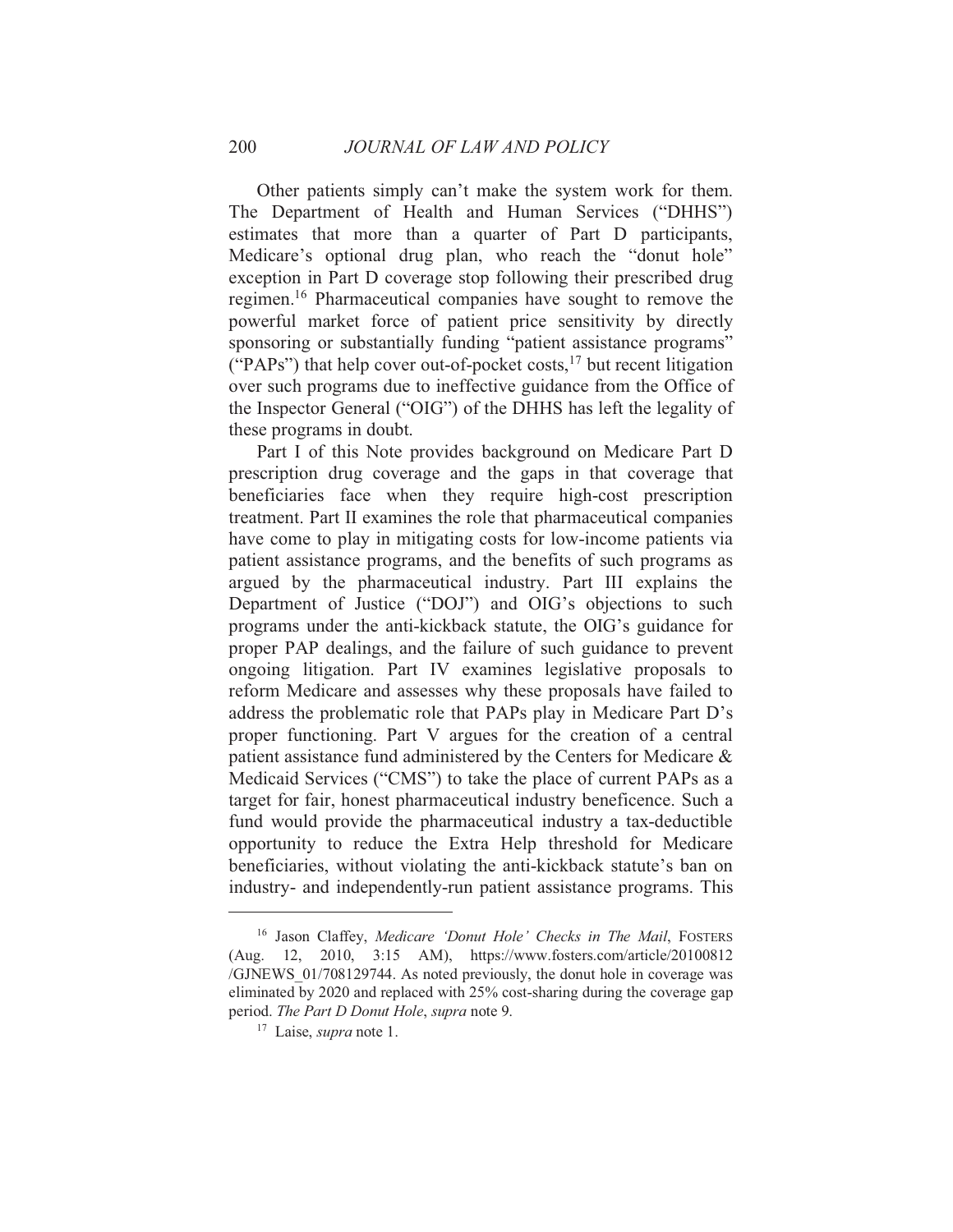Note further argues that patient assistance programs, while in violation of the anti-kickback statute, nonetheless benefit patients and should be allowed a phase-out period of ten to fifteen years while the CMS-run patient assistance fund is established. After the safe harbor period, the OIG of DHHS and the DOJ should fully prosecute pharmaceutical companies for violation of the antikickback statute as written, and disregard the past OIG guidance that simply created regulatory loopholes for pharmaceutical kickbacks.

I. MEDICARE PART D

When Medicare was created in 1965,<sup>18</sup> outpatient prescription drugs were not covered by private insurance because they were still relatively affordable and were not considered as important in medical management as they are today.<sup>19</sup> The Medicare Modernization Act of 2003 ("MMA")<sup>20</sup> created Medicare Part D in recognition of the growing importance and costs of pharmaceuticals.<sup>21</sup> The law narrowly passed with a one-vote margin in the House of Representatives and was implemented in January 2006 as a voluntary enrollment supplement to Medicare Part A and/or  $B^{22}$ 

Medicare beneficiaries are eligible to enroll in a plan to receive drug benefits from one of three sources: (1) Medicare Advantage managed care plans that include drug benefits; (2) employers who

<sup>&</sup>lt;sup>18</sup> FURROW ET AL., *supra* note 11, at 635–37. As of 2017, 57.7 million elderly and disabled people are covered by Medicare—that is one in six Americans. Eligibility is linked to the Social Security program; those who are eligible for retirement benefits under Social Security are automatically eligible upon reaching age sixty-five. Disabled persons eligible for Social Security or Railroad Retirement benefits may also receive Medicare but only after a twoyear period of eligibility for cash benefits.

 $19$  *Id.* at 639.

 $^{20}$  *Id.* at 640. The Medicare Modernization Act of 2003 is also known as the Medicare Prescription Drug, Improvement, and Modernization Act.

 $^{21}$  *Id.* at 640.

<sup>&</sup>lt;sup>22</sup> See OFF. OF THE ASSISTANT SEC'Y FOR PLAN. AND EVALUATION, U.S. DEP'T OF HEALTH & HUM. SERVS., REPORT TO CONGRESS: PRESCRIPTION DRUGS: INNOVATION, SPENDING, AND PATIENT ACCESS 54 (2016); FURROW ET  $AL<sub>1</sub>$  supra note 11, at 640.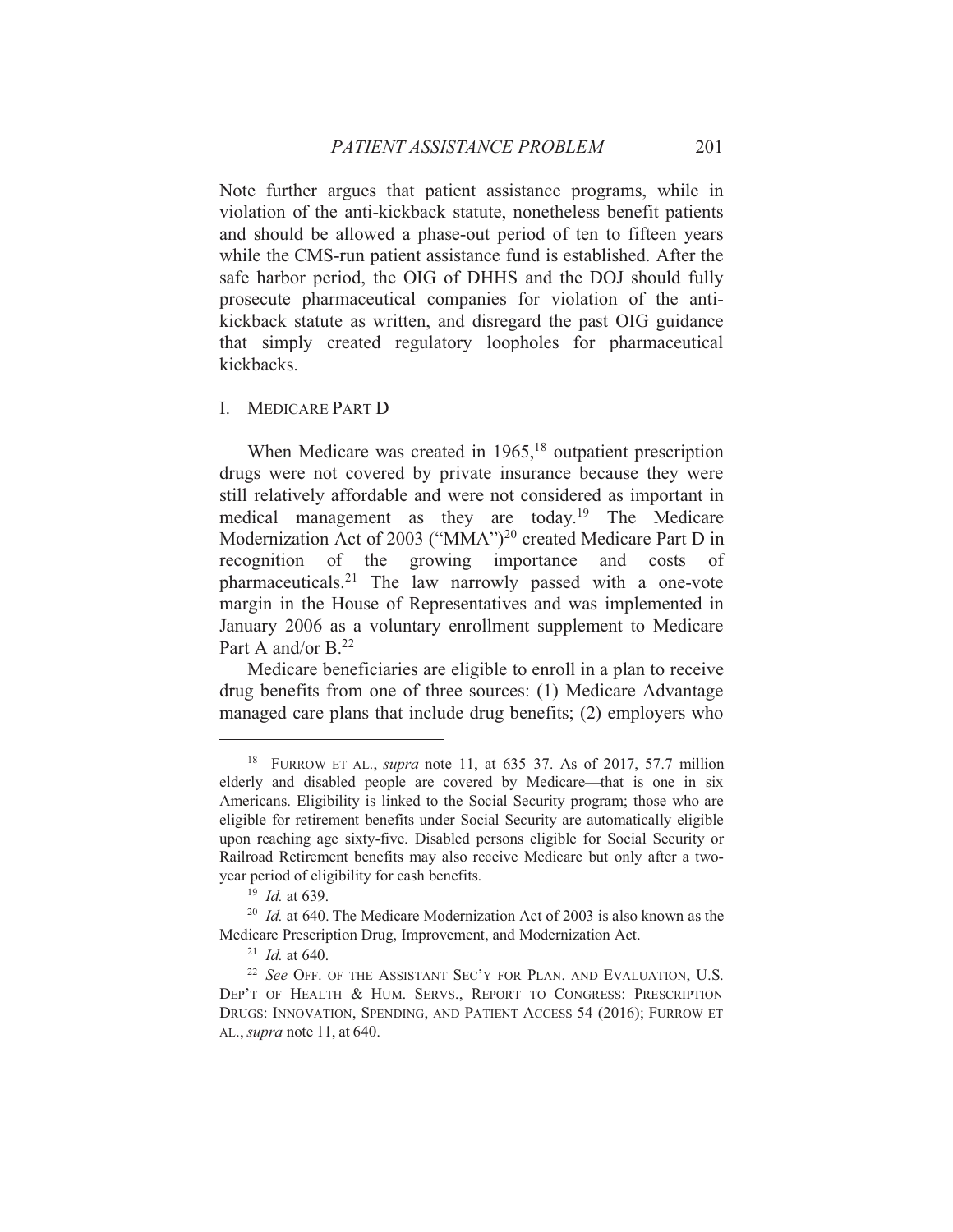offer drug coverage to beneficiaries (including the retired); and (3) private prescription drug plans ("PDPs").<sup>23</sup> PDPs submit bids to the Centers for Medicare & Medicaid Services ("CMS") to cover each of thirty-four PDP regions in the United States.<sup>24</sup> In turn, Medicare subsidizes 74.5% of the cost of "standard coverage" and provides "individual reinsurance" that covers 80% of the PDP's responsibility for beneficiaries who reach the "catastrophic" level of prescription drug costs.<sup>25</sup>

Under the 2021 standard Medicare drug benefit, patients and their plans are required to pay \$4,130 before they are limited to 25% co-pay.<sup>26</sup> Then, Medicare recipients are still required to pay the co-pays out of pocket until they have spent the \$6,550 to cover the "donut hole" in coverage.<sup>27</sup> Once the donut hole threshold is met, beneficiaries will automatically receive catastrophic coverage, during which period stop-loss coverage kicks in, and they will pay no more than 5% of the cost for covered drugs for the rest of the vear. $28$ 

While the above scheme represents so-called "standard coverage," very few plans offer the standard drug benefit, instead offering "actuarially equivalent" coverage.<sup>29</sup> Instead of a flat 25% coinsurance copay, most plans will charge "tiered" copays after the deductible is met; 72% of PDP coverage plans in 2017 did not offer additional donut hole coverage beyond the required standard benefit, and additional gap coverage is generally limited to generic  $drugs.^{30}$ 

Currently, only those at the very low end of the resource spectrum qualify for the Medicare "Extra Help" program.<sup>31</sup> This program, which helps patients pay drug co-pays, is only available to single persons whose yearly income is under \$19,140 and whose

<sup>&</sup>lt;sup>23</sup> FURROW ET AL., *supra* note 11, at 640.

 $24$  Id.

 $^{25}$  *Id.* 

<sup>&</sup>lt;sup>26</sup> MEDICARE & YOU, *supra* note 8, at 78.

 $27$  See id.

<sup>&</sup>lt;sup>28</sup> *Id* at 79; FURROW ET AL., *supra* note 11, at 641.

<sup>&</sup>lt;sup>29</sup> FURROW ET AL., *supra* note 11, at 641.

 $30$  Id.

<sup>&</sup>lt;sup>31</sup> See MEDICARE & YOU 2021, *supra* note 8, at 87.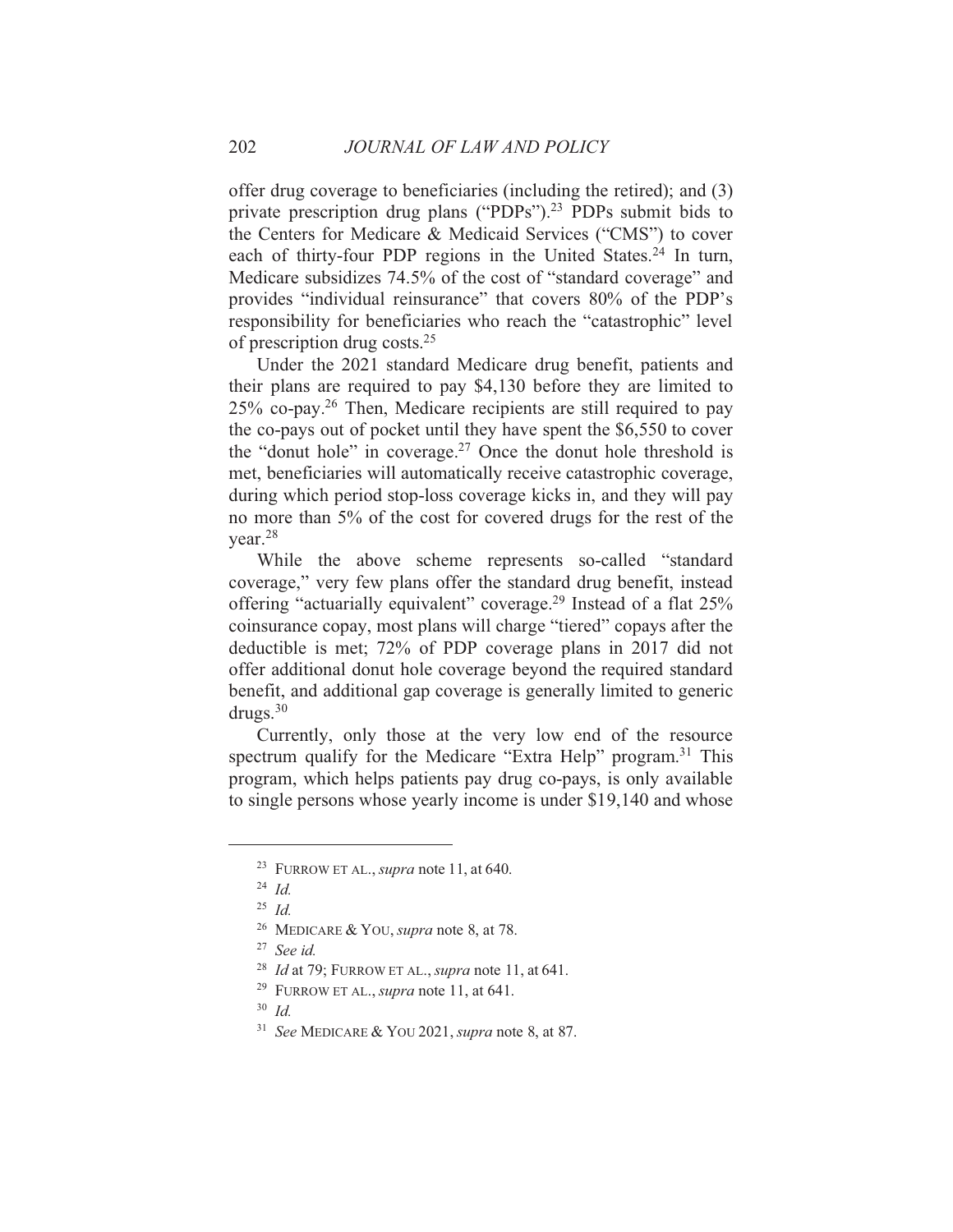other resources total under  $$13,110.<sup>32</sup>$  For a married person living with a spouse and no other dependents, the yearly income threshold is \$25,860, and their other resources must fall under  $$26,160<sup>33</sup>$  These thresholds are even more restrictive than at first blush because "resources" includes money in a checking or savings account, mutual funds, bonds, stocks, and IRAs.<sup>34</sup> These restrictions to co-pay support put those who cannot afford to pay for Medigap plans, but are not poor enough to qualify for Extra Help, between a rock and a hard place and many must rely on charity for support.  $35$ 

Roughly 76.7% of Medicare beneficiaries voluntarily enrolled in Part D in 2017—a total of 44.5 million people.<sup>36</sup> The Part D benefit comprised 14% of that year's total Medicare benefit payment of \$100 billion.<sup>37</sup> From 2007 to 2017, the ten highest-cost drugs in Part D accounted for approximately 20% of total gross drug costs, while the ten most frequently prescribed drugs in Medicare Part D usually account for less than 10% of total gross drug costs in a given year.<sup>38</sup> In 2017, the ten most frequently prescribed drugs accounted for 3% of total gross drug costs, reflecting the relative inexpensiveness of commonly prescribed drugs compared to the most expensive.<sup>39</sup>

In 2017, the ten most prescribed drugs to Medicare Part D beneficiaries were all available in generic form.<sup>40</sup> That same year,

 $32$  *Id.* 

 $33 \text{ Id}$ 

 $34$  See id.

<sup>&</sup>lt;sup>35</sup> See Laise, *supra* note 1, at 1.

<sup>&</sup>lt;sup>36</sup> PRESCRIPTION DRUGS: INNOVATION, SPENDING, AND PATIENT ACCESS, supra note 22, at 4; FURROW ET AL., supra note 11, at 640.

<sup>&</sup>lt;sup>37</sup> PRESCRIPTION DRUGS: INNOVATION, SPENDING, AND PATIENT ACCESS, supra note 22, at 4; FURROW ET AL., *supra* note 11, at 640.

<sup>&</sup>lt;sup>38</sup> PRESCRIPTION DRUGS: INNOVATION, SPENDING, AND PATIENT ACCESS, supra note 22, at 4; FURROW ET AL., supra note 11, at 640.

<sup>&</sup>lt;sup>39</sup> PRESCRIPTION DRUGS: INNOVATION, SPENDING, AND PATIENT ACCESS, supra note 22, at 4; FURROW ET AL., supra note 11, at 640 (demonstrating that in 2017, Revlimid, a blood cancer drug, was responsible for more spending than any other drug. At \$626.98 per unit (the lowest dispensable amount), each user was accounted for \$88,442 GDC).

<sup>&</sup>lt;sup>40</sup> PRESCRIPTION DRUGS: INNOVATION, SPENDING, AND PATIENT ACCESS, *supra* note 22, at 4; FURROW ET AL., *supra* note 11, at 640.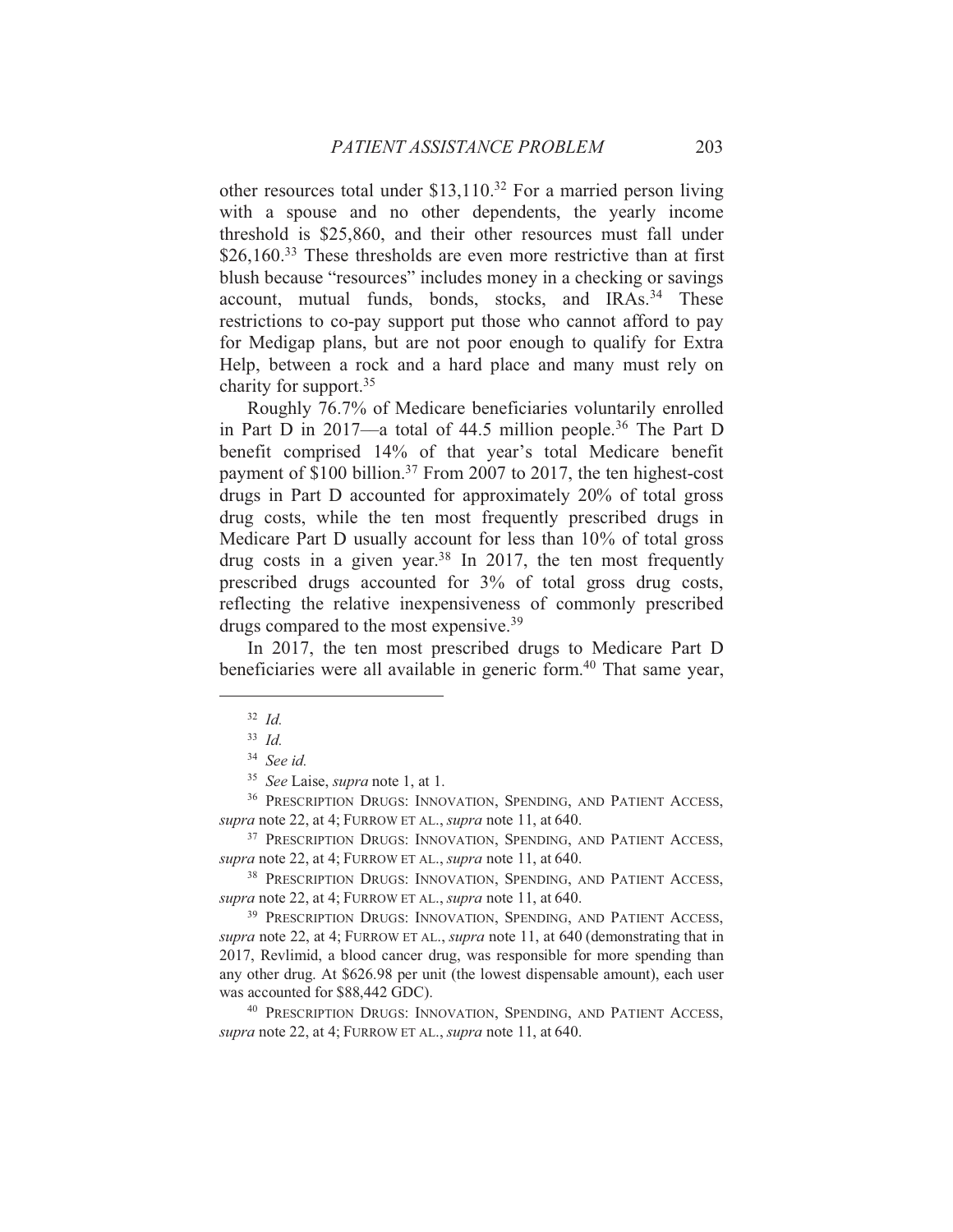the ten highest-cost drugs covered were all brand-name drugs.<sup>41</sup> These brand-name drugs cost so much not only because research and development for new drugs is incredibly expensive, but also because there is no guarantee that the research will yield positive results.<sup>42</sup> Nine out of ten tested drugs fail.<sup>43</sup> For the sixty-six companies that only had one approved medicine over a ten-year period, the average research and development cost was \$953 million.<sup>44</sup>

## II. THE ROLE OF PATIENT ASSISTANCE PROGRAMS IN MITIGATING **DRUG COSTS**

Patient assistance programs ("PAPs") are foundations that help provide under-insured patients with access to brand-name pharmaceuticals at little or no cost to them.<sup>45</sup> The majority of programs provide access to one or two specific drugs through copay assistance, pharmacy discount cards, rebates, or direct provision.<sup>46</sup> The two most prevalent types of PAPs are "Independent Charity PAPs" and "Pharmaceutical Manufacturer PAPs," both of which are typically run as tax-exempt  $501(c)(3)$ nonprofit organizations.<sup>47</sup> Pharmaceutical Manufacturer PAPs are

<sup>&</sup>lt;sup>41</sup> See Juliette Cubanski & Tricia Neuman, Assessing Drug Price Increases in Medicare part D and the Implications of Inflation Limits, KAISER FAM. FOUND. (Oct. 18, 2019), https://www.kff.org/medicare/issue-brief/assessingdrug-price-increases-in-medicare-part-d-and-the-implications-of-inflationlimits/.

<sup>&</sup>lt;sup>42</sup> See Matthew Herper, The Cost of Developing Drugs Is Insane. That Paper That Says Otherwise Is Insanely Bad, FORBES (Oct. 16, 2017, 10:58 AM), https://www.forbes.com/sites/matthewherper/2017/10/16/the-cost-ofdeveloping-drugs-is-insane-a-paper-that-argued-otherwise-was-insanelybad/#23911e4d2d45.

 $43$  *Id.* 

<sup>&</sup>lt;sup>44</sup> Id

<sup>&</sup>lt;sup>45</sup> Niteesh K. Choudhry et al., Drug Company-Sponsored Patient Assistance Programs: A Viable Safety Net?, 28(3) HEALTH AFFS. 827, 827  $(2009).$ 

<sup>&</sup>lt;sup>46</sup> See id. at 829.

<sup>&</sup>lt;sup>47</sup> John C. Hood, Are Good Deeds Being Punished?: Independent Charity Patient Assistance Programs and the Anti-Kickback Statute, 72 FLA. L. REV. 639, 643 (2020); SUZANNE M. KIRCHHOFF, CONG. RSCH. SERV., R44264,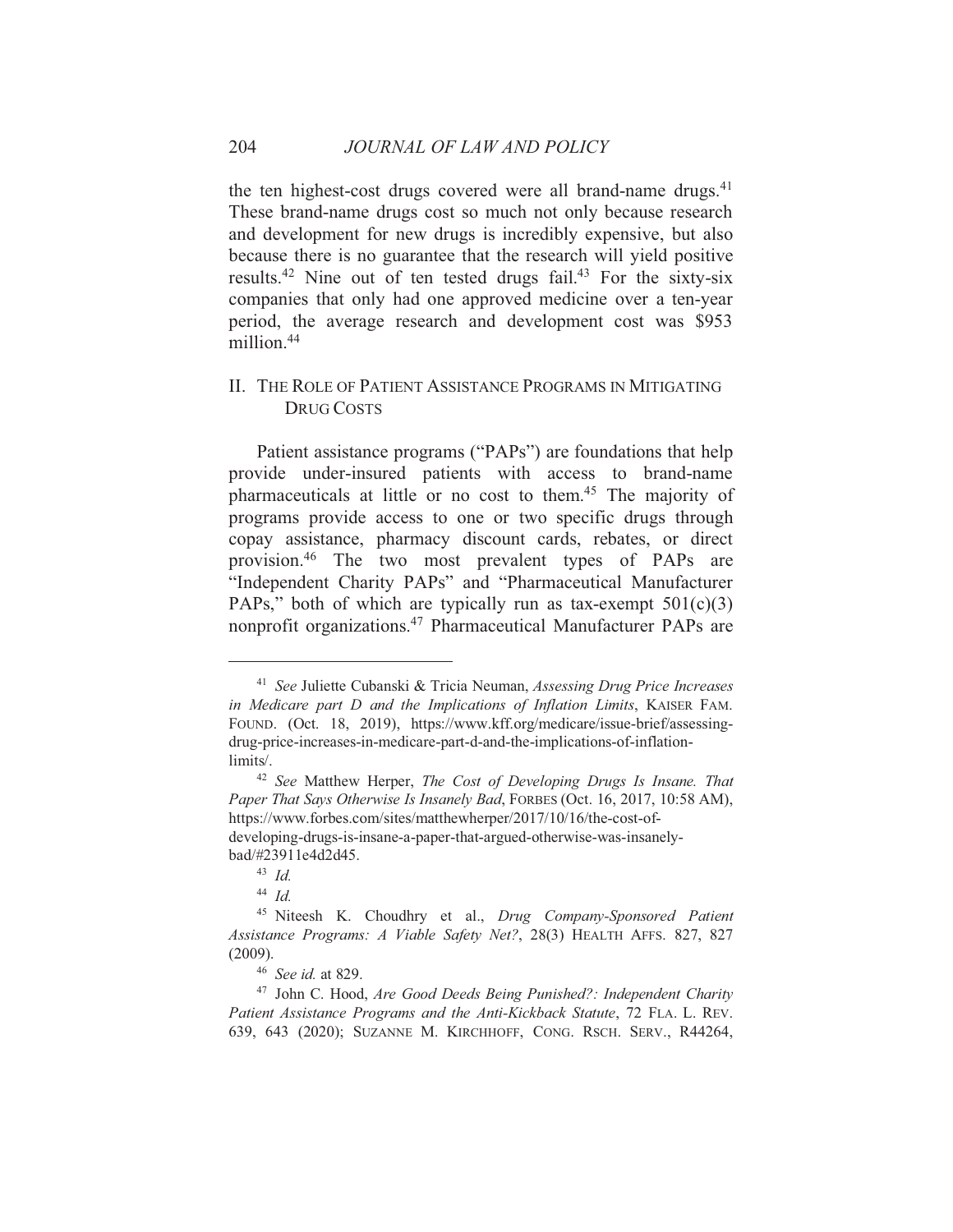directly owned by their associated pharmaceutical companies, while Independent Charity PAPs are, as the name suggests, operated by separate entities.<sup>48</sup> Despite that distinction, both PAPs are primarily supported by industry donations.<sup>49</sup> Pharmaceutical companies see their donations to these organizations as a lifeline for patients who make too much money to qualify for a free drug program but not enough to afford co-payments for advanced or specialized drugs.<sup>50</sup>

Pharmaceutical industry donations to PAPs are so substantial that PAPs are among the largest  $501(c)(3)$  organizations in the U.S and growing rapidly,<sup>51</sup> surpassing the annual giving of such fundraising behemoths as the Ford Foundation.<sup>52</sup> A 2016 study found that the ten leading industry PAPs spent \$6.1 billion in 2014, a whopping \$5.724 billion more than they did in 2001.<sup>53</sup> Correlations have been drawn between PAPs' increased spending and (1) the increase in Americans with prescription drug coverage since the creation of Part D under the MMA and (2) the rise of specialty drugs<sup>54</sup> in the treatment of complex diseases like cancer, heart disease, and Hepatitis C.<sup>55</sup> As more Medicare Part D patients

<sup>52</sup> See Hood, *supra* note 47, at 643–44.

PRESCRIPTION DRUG DISCOUNT COUPONS AND PATIENT ASSISTANCE PROGRAMS (PAPs) 14 (2017).

<sup>&</sup>lt;sup>48</sup> Hood, *supra* note 47, at 643–44; KIRCHHOFF, CONG. RSCH. SERV., *supra* note 47, at 15.

<sup>&</sup>lt;sup>49</sup> See Hood, *supra* note 47, at 647; KIRCHHOFF, CONG, RSCH, SERV., *supra* note 47, at 18.

 $50$  Hood, *supra* note 47, at 645.

<sup>&</sup>lt;sup>51</sup> See KIRCHHOFF, CONG. RSCH. SERV., *supra* note 47, at 21-22.

<sup>&</sup>lt;sup>53</sup> See KIRCHHOFF, CONG. RSCH. SERV., *supra* note 47, at 21.

<sup>&</sup>lt;sup>54</sup> See id. at 3 ("There is no one set definition of specialty drugs, although insurers and other health care payers often characterize them as prescription products requiring extra handling or administration that are used to treat complex diseases, such as cancer. High cost can trigger a specialty drug designation. Biologics, or drugs derived from living cells, often are deemed to be specialty drugs.").

<sup>&</sup>lt;sup>55</sup> See Austin Frerick, The Cloak of Social Responsibility: Pharmaceutical Corporate Charity, 153 TAX NOTES 1151, 1159-60 (2016). Specialty drugs account for just 1% of total prescriptions but make up nearly one third of prescription spending in the United States. A fine example of specialty medicine is the Hepatitis C vaccine. The disease, incurable until 2013, has potentially life-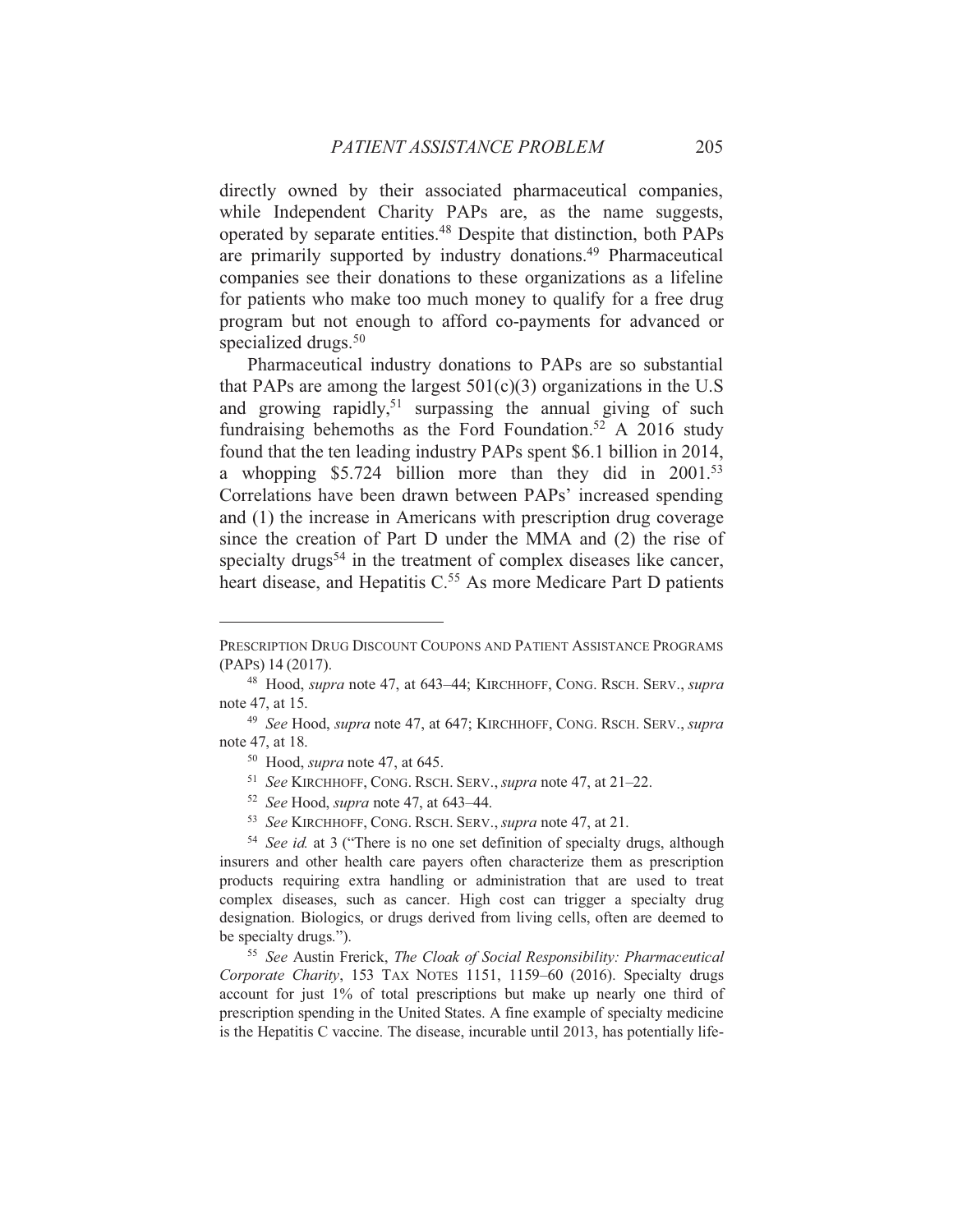take specialty drugs, more of these patients reach the catastrophic coverage period of their enrollment, which forces financially strapped beneficiaries to make tough decisions.<sup>56</sup> Part D beneficiaries can decide to pay steep out-of-pocket costs for their medication co-pays (after they've already spent \$6,550 in donuthole coverage) or forgo medication altogether.<sup>57</sup> Pharmaceutical companies would much prefer the former, so they are willing to step in to provide co-pay funding so that the lion's share of the price tag  $(95\%)$  can be picked up by the taxpayer via Medicare.<sup>58</sup>

Although the enrollment eligibility criteria vary among PAPs, they typically consider the patient's  $\degree(1)$  annual income, (2) insurance status, (3) physician endorsement, (4) prescription information, and (5) proof of U.S. citizenship or legal residence."<sup>59</sup> Income eligibility limits are usually tied to the Federal Poverty Level ("FPL"), and some pharmaceutical companies increase income eligibility limits for pricier drugs.<sup>60</sup> Although data on the specific eligibility criteria for each PAP is limited,<sup>61</sup> drug makers release figures when it benefits their corporate reputation. For example, in 2015, Pfizer announced that it planned to expand its PAP, "Pfizer RxPathways," by doubling the income eligibility limit from 200% of the FPL to 400% FPL—making it available to more low-income patients.<sup>62</sup>

While pharmaceutical companies claim moral high ground for their donations to PAPs, criticisms mount.<sup>63</sup> Considered a "triple boon for manufacturers," PAPs "increase demand, allow companies to charge higher prices, and provide public-relations benefits."<sup>64</sup> Private insurers and Medicare officials alike view

<sup>63</sup> See Choudhry et al., *supra* note 45, at 833.

threatening side effects including cirrhosis. The \$84,000 twelve-week treatment has a 94–97% twelve-week success rate.

<sup>&</sup>lt;sup>56</sup> Hood, *supra* note 47, at 647–48.

<sup>&</sup>lt;sup>57</sup> See id. at 644.

 $^{58}$  *Id.* at 646.

<sup>&</sup>lt;sup>59</sup> KIRCHHOFF, CONG. RSCH. SERV., *supra* note 47, at 17.

<sup>60</sup> Hood, *supra* note 47, at 645.

 $61$  Choudhry et al., *supra* note 45, at 832.

<sup>&</sup>lt;sup>62</sup> KIRCHHOFF, CONG. RSCH. SERV., *supra* note 47, at 17.

<sup>&</sup>lt;sup>64</sup> Michael Hiltzik, *Why Big Pharma's Patient-Assistance Programs are a* Sham.  $L.A.$ **TIMES** (Sept.) 25. 2015.  $10:39$  $AM$ ).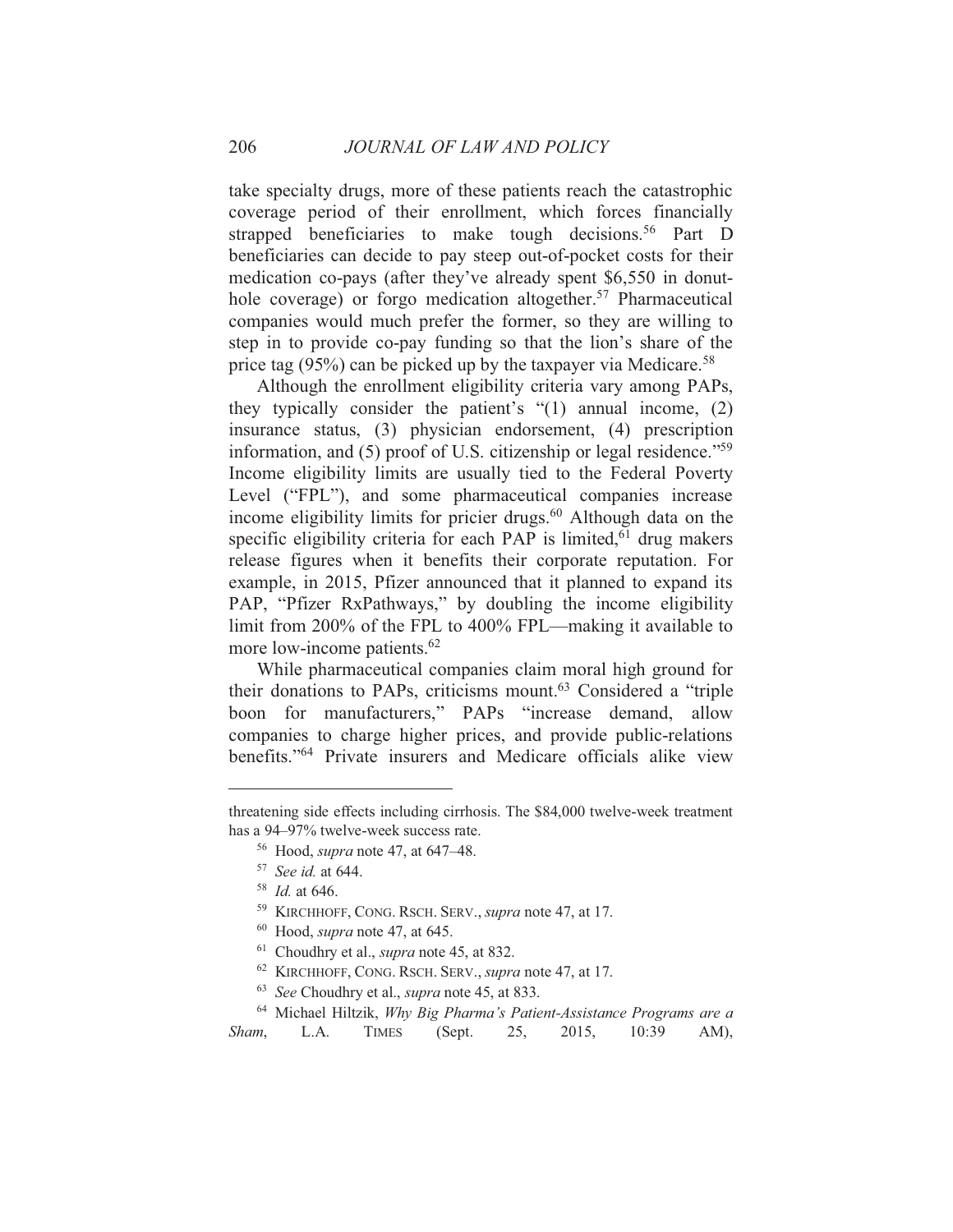PAPs as counter-productive because they steer patients towards expensive, out-of-reach drugs whose price would have otherwise been driven down by market pressures.<sup>65</sup> They claim that most patients using PAPs as a safety net are doing so in lieu of choosing low-cost alternative drugs or generics—of the nearly 400 brandname drug coupons examined by the Los Angeles Times, 62% were for drugs with lower-cost alternatives.<sup>66</sup> Indeed, a special advisory from the Office of the Inspector General of DHHS highlighted the risk of waste associated with PAPs on the proper administration of Medicare and other Federal health care programs.<sup>67</sup>

Under current tax law, corporations can deduct charitable contributions of up to 10% of their income.<sup>68</sup> Interestingly, only pharmaceutical industry approaches this  $limit<sup>69</sup>$ the Pharmaceutical companies regularly take the maximum deduction for charitable giving, and often donate more money to charities than they can write off.<sup>70</sup> In fact, while corporate giving decreased by \$1.2 billion during the Great Recession period between 2007 and 2009, pharmaceutical giving increased by \$1.2 billion, an anomaly scholars have tied to the enactment of Medicare Part D and the rise of specialty drugs.<sup>71</sup> By donating to "independent" charity PAPs, pharmaceutical companies receive not only a tax deduction, but also the full sticker price of the drug via Medicare Part  $D^{72}$  As noted in a Tax Notes special report, these "are one-

https://www.latimes.com/business/hiltzik/la-fi-mh-pharma-s-sham-patientassistance-programs-20150925-column.html.

<sup>&</sup>lt;sup>65</sup> See Choudhry et al., supra note 45, at 833; see also Hiltzik, supra note 64.

<sup>&</sup>lt;sup>66</sup> Hiltzik, *supra* note 64.

<sup>&</sup>lt;sup>67</sup> See Supplemental Special Advisory Bulletin: Independent Charity Patient Assistance Programs, 79 Fed. Reg. 104, 31120 (May 30, 2014).

<sup>&</sup>lt;sup>68</sup> 26 U.S.C. § 170(b)(2)(A); see Amy E. Heller et al., *CARES Act Increases* Charitable **Deductions** for Certain Contributions. SKADDEN. https://www.skadden.com/insights/publications/2020/03/cares-act-increasesdeductions-for-certain (last updated Aug. 10, 2020) (recognizing that the CARES Act temporarily sets this limit at 25% for tax year 2021).

<sup>&</sup>lt;sup>69</sup> See Frerick, *supra* note 55, at 1151.

 $70$  See id.

 $11$  *Id.* at 1156.

 $72$  *Id.* at 1157.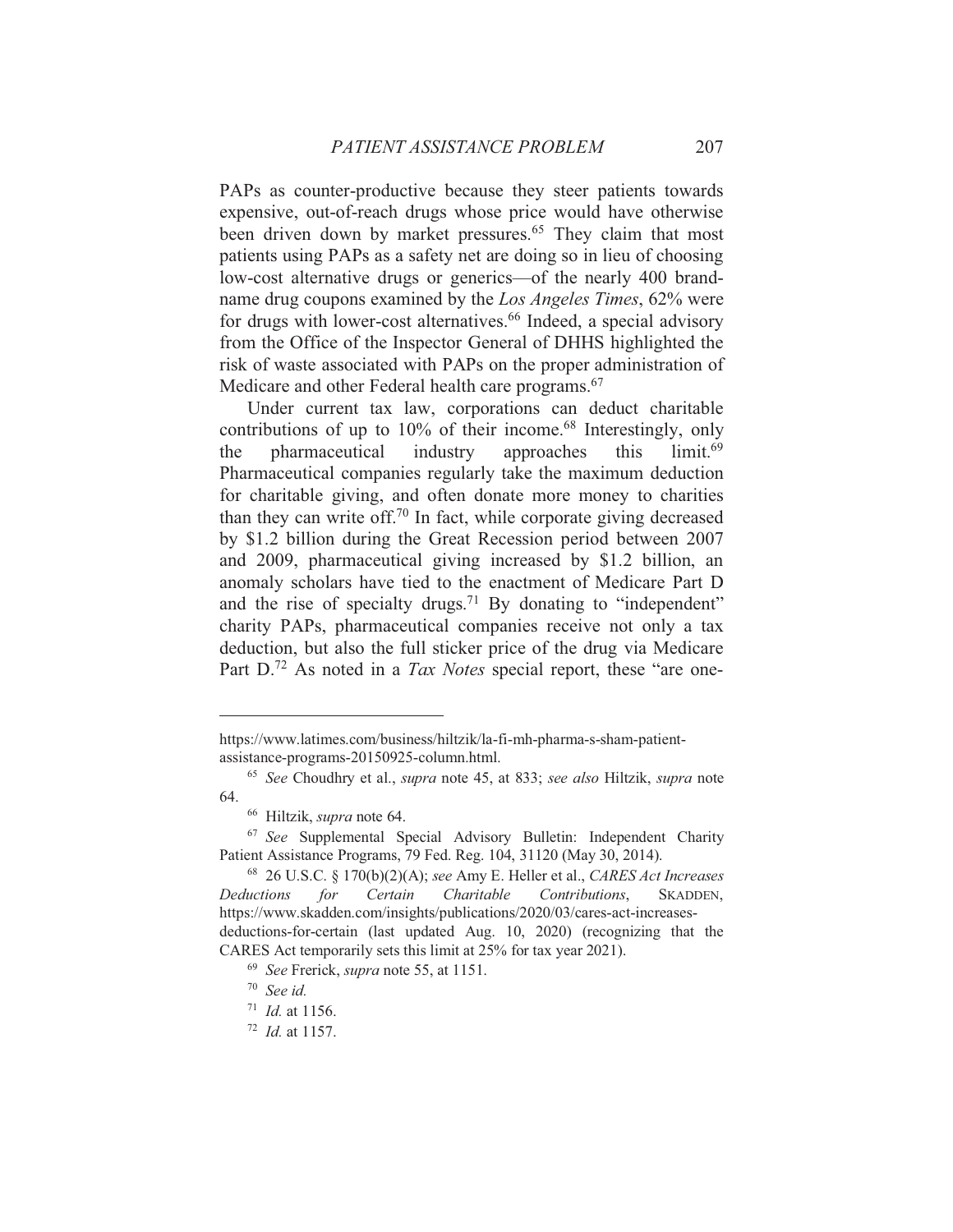sided discounts."<sup>73</sup> That these companies donate more money than is deductible suggests they might engage in this kind of giving no matter the tax benefits, though funneling patients towards your own drug is even better when it comes with a rebate.<sup>74</sup>

Another main criticism of PAPs is their lack of transparency.<sup>75</sup> Only 6 out of 168 PAPs surveyed by researchers at Brigham Women's Hospital and Harvard University divulged the number of patients that had been directly provided benefits, and more than half of the programs surveyed would not reveal their income eligibility criteria.<sup>76</sup> The tight-lipped nature of PAPs thus limits the ability to ascertain the proportion and demographics of patients that were either directly aided by pharmaceutical companies or referred to government programs already in place.<sup>77</sup> Despite these valid and alarming criticisms, the OIG of the Department of Health and Human Services still believes that "properly structured" PAPs can help Medicare Part D enrollees by making cash donations to independent, bona fide charitable assistance programs and has issued guidance to pharmaceutical companies to help them avoid malfeasance.<sup>78</sup> The OIG's primary concern lies in pharmaceutical companies' potential for abuse of these systems in violation of the anti-kickback statute.<sup>79</sup> As explained in Part III, however, these guidelines do little to prevent pharmaceutical companies from abusing PAPs, and the anti-kickback statute is routinely violated.

## III. THE ANTI-KICKBACK STATUTE AND ONGOING LITIGATION

In a 2014 special advisory bulletin in the Federal Register, which built upon a previous bulletin from 2005, the OIG of DHHS addressed "problematic features" of patient assistance programs with respect to the anti-kickback statute, 42 U.S.C. § 1320a-

 $^{73}$  *Id.* 

<sup>&</sup>lt;sup>74</sup> See id. at 1151.

<sup>&</sup>lt;sup>75</sup> See Choudhry et al., *supra* note 45, at 832.

<sup>&</sup>lt;sup>76</sup> *Id.* at 827, 829, 832.

 $77$  *Id.* at 832.

<sup>&</sup>lt;sup>78</sup> See Supplemental Special Advisory Bulletin: Independent Charity Patient Assistance Programs, 79 Fed. Reg. 104, 31121 (May 30, 2014).

 $79$  See id.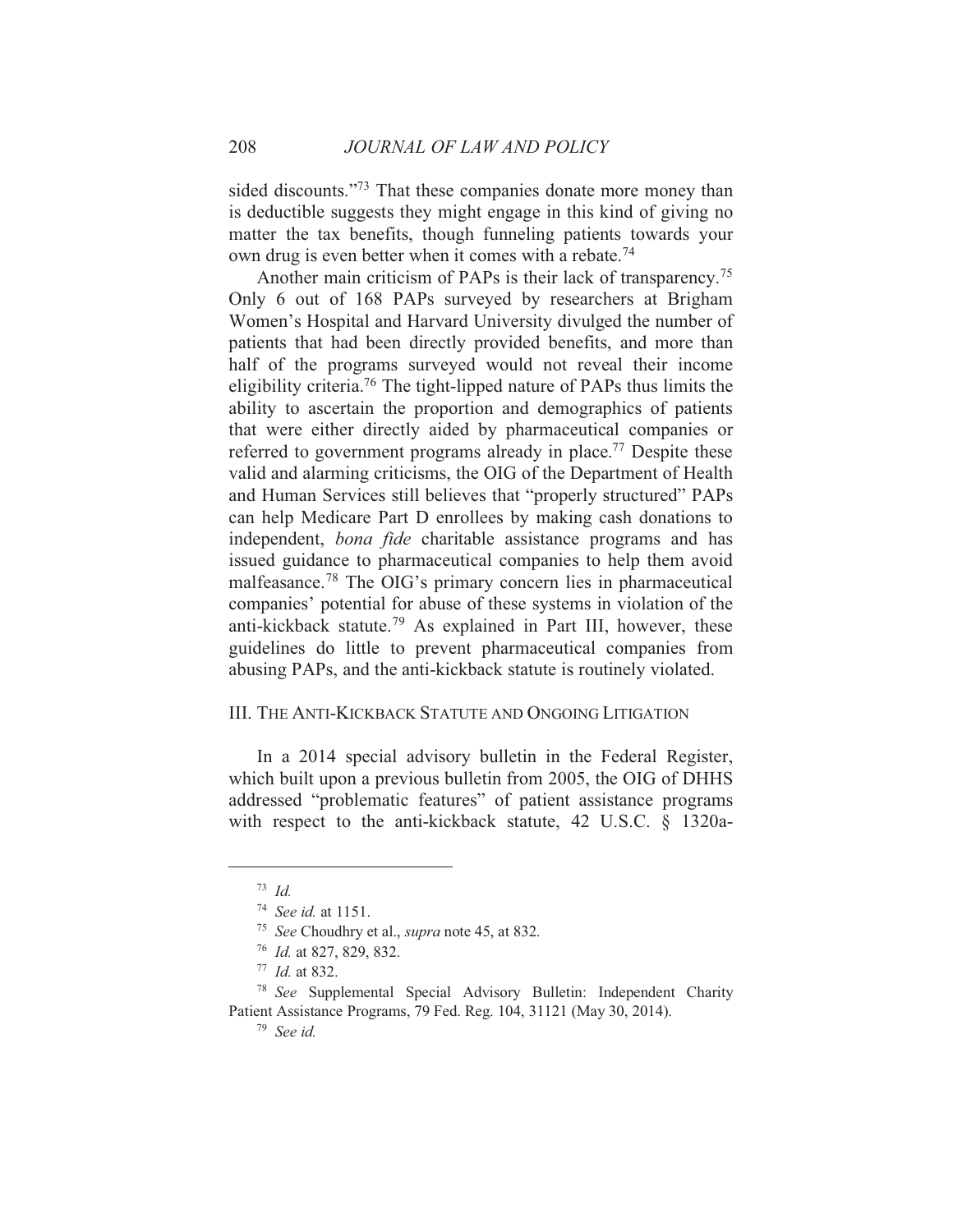$7b(b)$ ,  $80$  and the provision of the Civil Monetary Penalties Law which prohibits beneficiary inducements, 42 U.S.C § 1320a- $7a(a)(5).<sup>81</sup>$  Additionally, the OIG pointed to other "risk areas," including liability under the False Claims Act.<sup>82</sup>

(1) Whoever knowingly and willfully solicits or receives any remuneration (including any kickback, bribe, or rebate) directly or indirectly, overtly or covertly, in cash or  $\text{kind} - (A)$ in return for referring an individual to a person for the furnishing of any item or service for which payment may be made in whole or in part under a Federal health care program. or (B) in return for purchasing, leasing, ordering, or arranging for or recommending purchasing, leasing, or ordering any good, facility, service, or item for which payment may be made in whole or in part under a Federal health care program, shall be guilty of a felony and upon conviction thereof, shall be fined not more than \$100,000 or imprisoned for not more than 10 years, or both.

(2) Whoever knowingly and willfully offers or pays remuneration (including any kickback, bribe, or rebate) directly or indirectly, overtly or covertly, in cash or in kind to any person to induce such person  $- (A)$  to refer an individual to a person for the furnishing or arranging for the furnishing of any item or service for which payment may be made in whole or in part under a Federal health care program, or (B) to purchase, lease, order, or arrange for or recommend purchasing, leasing, or ordering any good, facility, service, or item for which payment may be made in whole or in part under a Federal health care program, shall be guilty of a felony and upon conviction thereof, shall be fined not more than \$100,000 or imprisoned not more than 10 years, or both  $\ldots$ 

<sup>81</sup> Supplemental Special Advisory Bulletin: Independent Charity Patient Assistance Programs, 79 Fed. Reg. 104 at 31121 (May 30, 2014); 42 U.S.C. §  $1320a-7a(a)(5)$ . The anti-kickback statute imposes a civil penalty and treble damages upon:

> Any person (including an organization, agency, or other entity, but excluding a beneficiary ... that  $-$  (5) offers to or transfers remuneration to any individual eligible for benefits under title XVIII of this Act, or under a State health care program . . . that such person knows or should know is likely to influence such individual to order or receive from a

<sup>80 42</sup> U.S.C. § 1320a-7b(b). The anti-kickback statute imposes criminal penalties upon: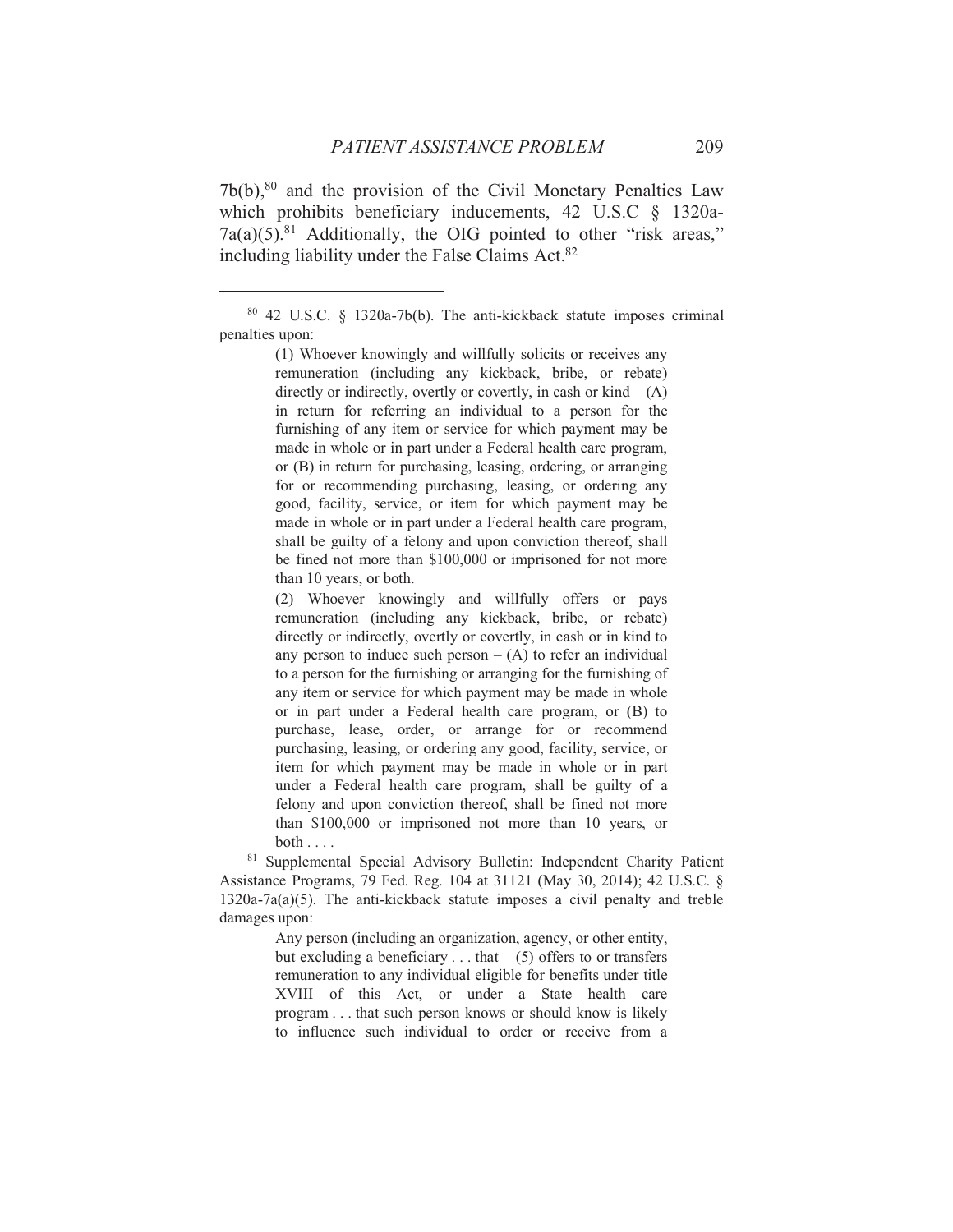The anti-kickback statute imposes criminal penalties on those who "knowingly and willfully offer, pay, solicit, or receive any remuneration to induce or reward the referral or generation of business reimbursable by any Federal health care program, including Medicare and Medicaid."<sup>83</sup> The OIG has identified two "remunerative aspects" of patient assistance programs: (1) pharmaceutical company donations to PAPs and (2) PAPs' direct grants to patients.<sup>84</sup> If the donor (a drug maker) provides funding to a PAP that overtly or covertly induces the charity to recommend or arrange for the donor's "federally reimbursable items" (drugs), the

[A]ny person who (A) knowingly presents, or causes to be presented, a false or fraudulent claim for payment or approval; (B) knowingly makes, uses, or causes to be used, a false record or statement material to a false or fraudulent claim: (C) conspires to commit a violation of subparagraph  $(A)$ ,  $(B)$ ,  $(D)$ ,  $(E)$ ,  $(F)$ , or  $(G)$ ;  $(D)$  has possession, custody, or control of property or money used, or to be used, by the Government and knowingly delivers, or causes to be delivered, less than all of that money or property;  $(E)$  is authorized to make or deliver a document certifying receipt of property used, or to be used, by the Government and, intending to defraud the Government, makes or delivers the receipt without completely knowing that the information on the receipt is true; (F) knowingly buys, or receives as a pledge of an obligation or debt, public property from an officer or employee of the Government, or a member of the Armed Forces, who lawfully may not sell or pledge property; or (G) knowingly makes, uses, or causes to be made or used, a false record or statement material to an obligation to pay or transmit money or property to the Government, or knowingly conceals or knowingly and improperly avoids or decreases an obligation to pay or transmit money or property to the Government . . . .

83 Supplemental Special Advisory Bulletin: Independent Charity Patient Assistance Programs, 79 Fed. Reg. 104 at 31121.

 $84$  Id

particular provider, practitioner, or supplier any item or service for which payment may be made, in whole or in part, under title XVIII, or a State health care program . . . .

<sup>&</sup>lt;sup>82</sup> U.S. Dep't of Health and Human Serv. Off. of Inspector Gen., Special Advisory Bulletin on Independent Charity Patient Assistance Programs, 79 Fed. Reg. 104 at 31121 (May 30, 2014). The False Claims Act imposes civil penalties and treble damages upon: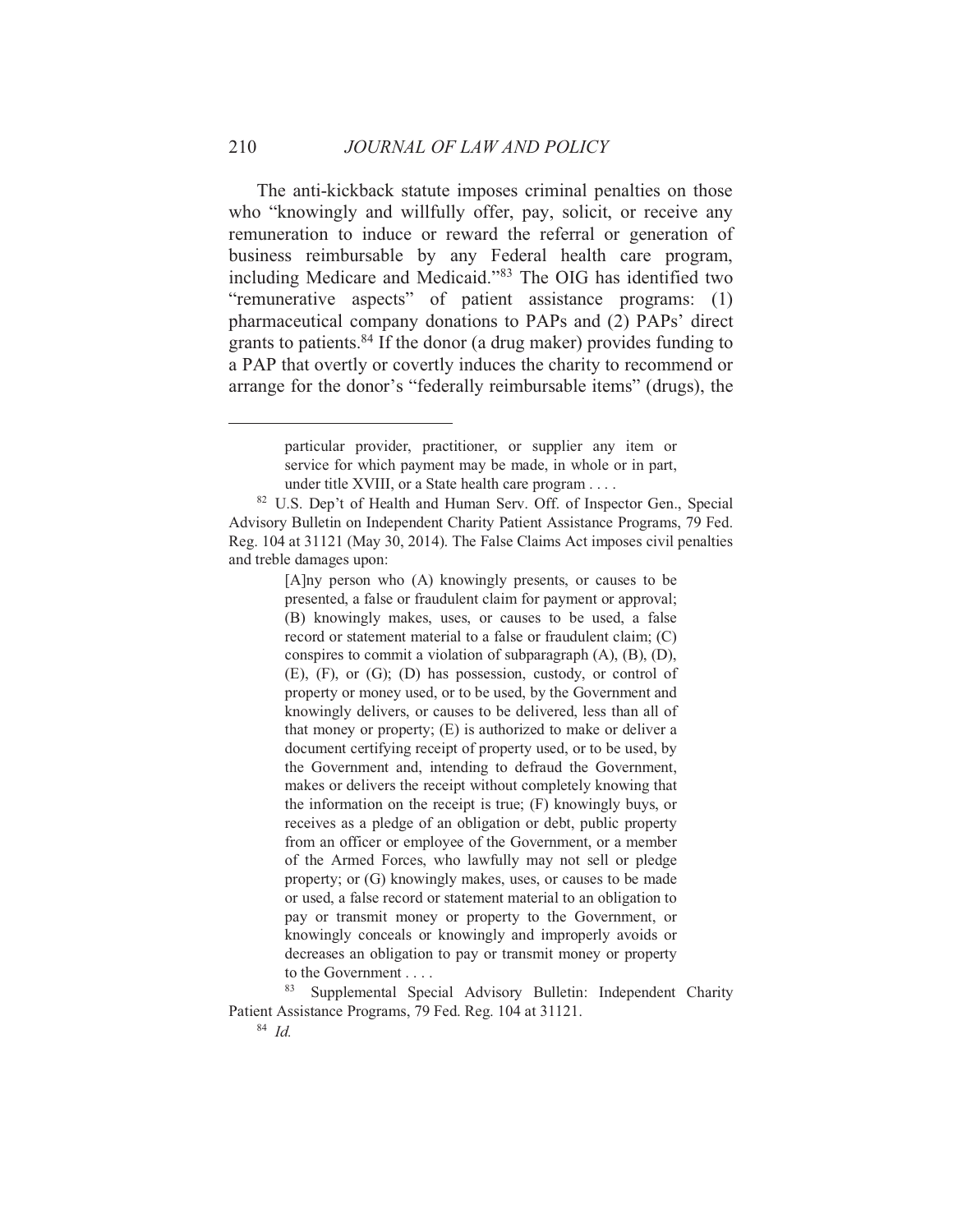anti-kickback statute could be violated.<sup>85</sup> Along those same lines, a PAP's grant of financial assistance to a patient that is found to have influenced the patient's purchase or their physician's prescription of "federally reimbursable items" is also a potential violation of the anti-kickback statute.<sup>86</sup> These applications of the anti-kickback statute seek to distance the drug maker from the decision maker, and the "remuneration" involved can take many forms—the transfer of "anything of value, directly or indirectly, overtly or covertly, in cash or in kind" can be found to trigger the civil monetary penalties of the statute.<sup>87</sup> The anti-kickback statute is enforced by the DOJ and the OIG.<sup>88</sup> While the DOJ is responsible for imposing criminal punishment, the OIG has the authority to impose civil monetary penalties and/or exclude kickback statute violators from federal health care programs.<sup>89</sup>

While this legislation may appear significantly restrictive of patient assistance programs, the OIG has carved out guidelines allowing pharmaceutical manufacturers to continue their contributions to independent, "bona fide charitable assistance programs."<sup>90</sup> Factors that the OIG consider "fundamental to a properly structured Independent Charity PAP," many of which relate to the independence of the charity, fall under three categories: disease funds, eligible recipients, and the conduct of donors. $91$ 

The OIG recognizes that *bona fide* PAPs often focus their charitable efforts on helping patients with particular diseases, and it is careful to point out that, on its face, a pharmaceutical company's donation to a charity for a "broad disease group" does not trigger immediate concern.<sup>92</sup> However, the OIG warns against donations to charities with narrowly defined disease groups.<sup>93</sup>

 $93$  Id

 $85$  *Id.* 

 $86$  *Id.* 

 $87$  Id.

<sup>&</sup>lt;sup>88</sup> Hood, *supra* note 47 at 653.

 $89$  42 U.S.C. § 1320a-7a(a)(5).

<sup>&</sup>lt;sup>90</sup> Supplemental Special Advisory Bulletin: Independent Charity Patient Assistance Programs, 79 Fed. Reg. 104 at 31121.

 $91$  *Id.* 

 $92$  *Id.*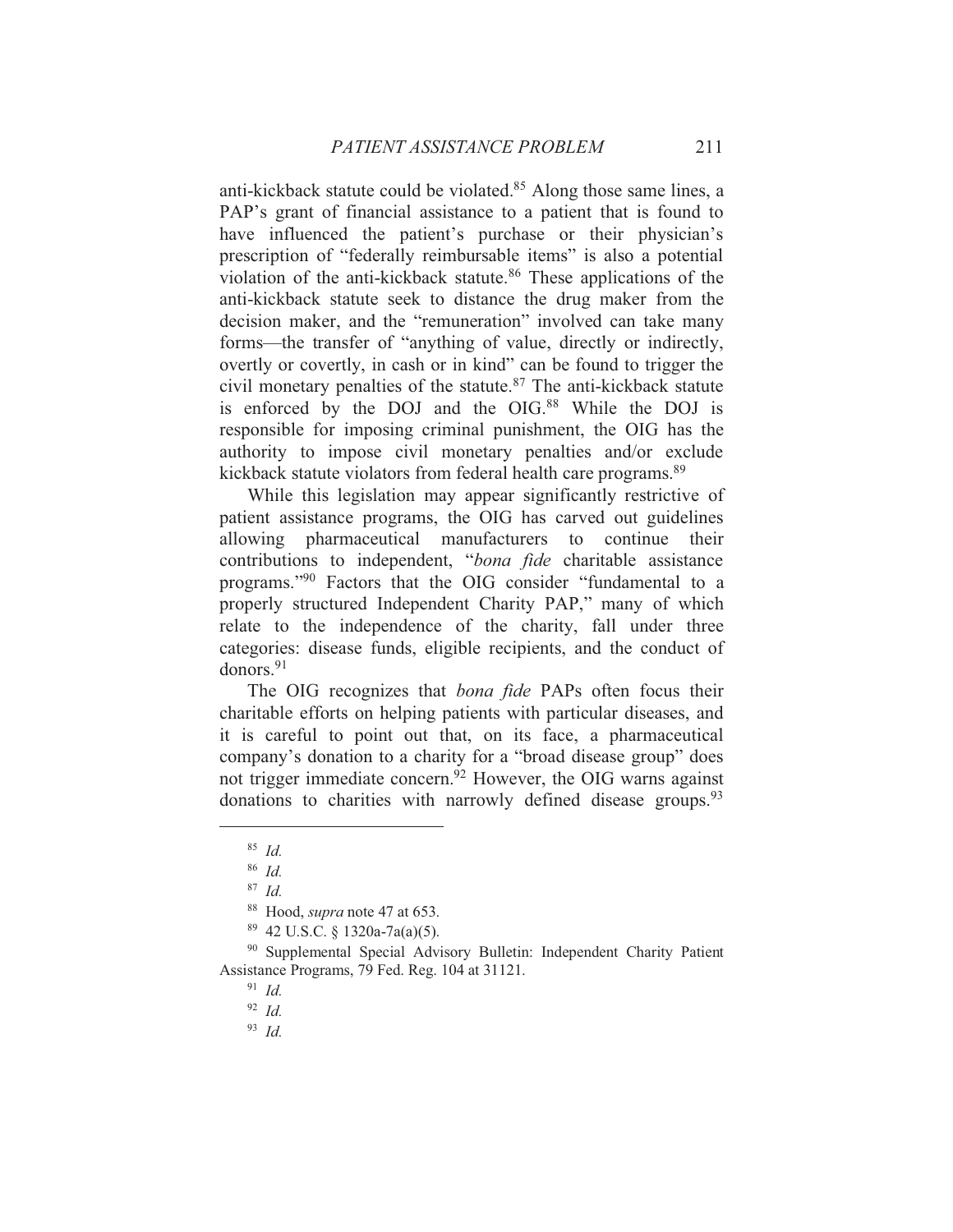Funds that are defined by type of drug treatment or stage of disease, for example, may run into trouble with the anti-kickback statute if the majority of the drugs offered through them are the products of the pharmaceutical company donor.<sup>94</sup> The OIG has become "increasingly concerned" about PAPs that narrow their focus to a "subset of available products."<sup>95</sup> It believes that PAPs that cover copayments for "expensive or specialty drugs" tie beneficiaries to a single product in order to initiate or continue treatment due to the enticing discount those PAPs provide.<sup>96</sup> This drug maker subsidized cost-sharing, the OIG argues, is harmful to the federal health care programs because it hides the true cost of expensive specialty drugs for consumers (and steers them towards) the expensive drugs), while Medicare (and the taxpayer) is on the hook for the vast majority of the bill.<sup>97</sup> This steering increases the likelihood that a corporate donor could abuse the PAP to specifically target their own products for patient subsidies. A rare exception to the general advice against corporate donations to "narrow" charities are those funds for diseases with only one drug covered by Medicare Part D or only one drug maker that makes all of the Part D covered drugs for that disease.<sup>98</sup> These "unusual circumstances" alone, the OIG advises, will not be violative; a wholistic analysis of the charities' operations is required.<sup>99</sup>

The OIG also uses the eligibility criteria of PAPs to judge their independence from drug maker control.<sup>100</sup> The OIG stresses that PAPs should use "reasonable, verifiable, and uniform measure[s] of financial need" in determining patient eligibility, regardless of whether the offer of assistance is limited to Medicare beneficiaries.<sup>101</sup> While PAPs may increase or decrease their Federal Poverty Level eligibility requirements based on a range of factors combined (including patient income, geographic area, total medical bills, etc.), they may not do so solely on the basis of the

 $94$  *Id.* 

 $95$  *Id.* 

 $96$  *Id.* 

 $97$  Id.

<sup>&</sup>lt;sup>98</sup> See id. at 31122.

 $99$  Id.

 $100$  See id.

 $101$  *Id.*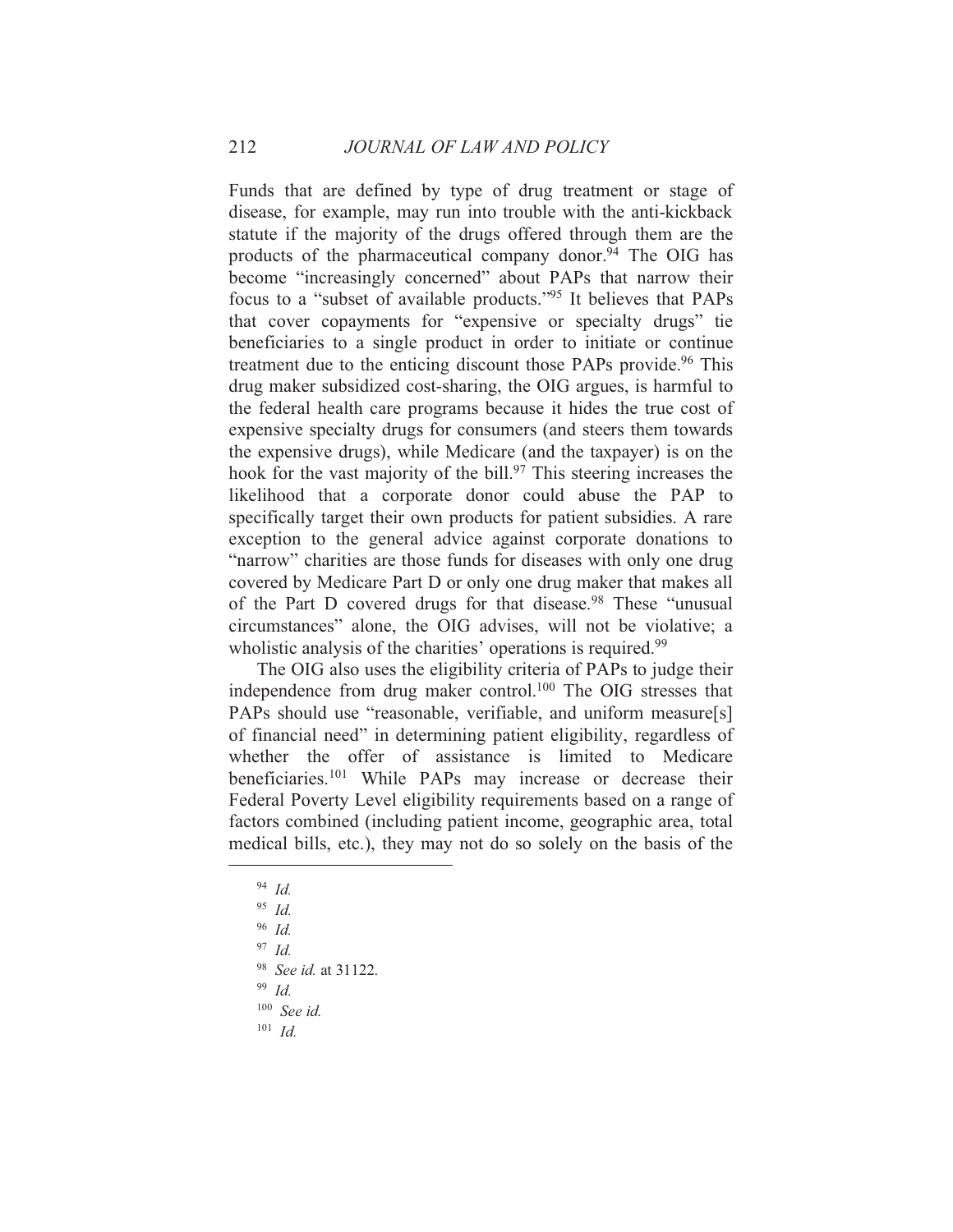drug's cost.<sup>102</sup> This, too, would funnel certain patient populations into PAP programs in a way that would qualify as inducement under the anti-kickback statute, rather than benefitting the patients in most dire need. $103$ 

Interestingly, the OIG's concerns regarding the relationship between drug maker donors and PAPs are mostly directed towards the PAPs' disclosures to the donors, rather than obvious violations of the anti-kickback statute.<sup>104</sup> In its guidance, the OIG directs PAPs to provide pharmaceutical donors with reports that only patient application, qualifying applicants, provide and disbursement figures in the aggregate so that a corporate donor would not be able to select a PAP based on its ability to attract patients to the donor's own products.<sup>105</sup>

As one of the two key players in the identification and prosecution of anti-kickback statute violations, the OIG continues to offer advisory guidance to independent charity PAPs on the organizational and practical factors that might initiate an inquiry under the anti-kickback statute.<sup>106</sup> But this guidance has not prevented litigation. In 2018, Pfizer agreed to pay \$23.85 million to settle a claim that it used its own  $501(c)(3)$  nonprofit to funnel patients toward three drugs: Sutent, Inlyta, and Tikosyn.<sup>107</sup> Sutent and Inlyta are both used to treat renal cell carcinoma and Tikosyn is used for atrial fibrillation or atrial flutter.<sup>108</sup> In that suit, the U.S. Attorney's Office for the District of Massachusetts alleged that Pfizer used a third-party specialty pharmacy to transition some patients from an existing free drug program to the new foundation, which covered the patient's Medicare copays using Pfizer donations.<sup>109</sup> The foundation then allegedly provided data collected

<sup>107</sup> Press Release, U.S. Dep't of Just., Pfizer Agrees to Pay \$23.85 Million to Resolve Allegations that it Paid Kickbacks Through a Co-Pay Assistance Foundation (May 24, 2018), https://www.justice.gov/usao-ma/pr/pfizer-agreespay-2385-million-resolve-allegations-it-paid-kickbacks-through-co-pay.

 $108$  *Id.* 

 $109$  *Id.* 

 $102$  See id.

 $103$  See id.

<sup>&</sup>lt;sup>104</sup> See id. at 31123.

 $105$  *Id.* 

 $106$  See id.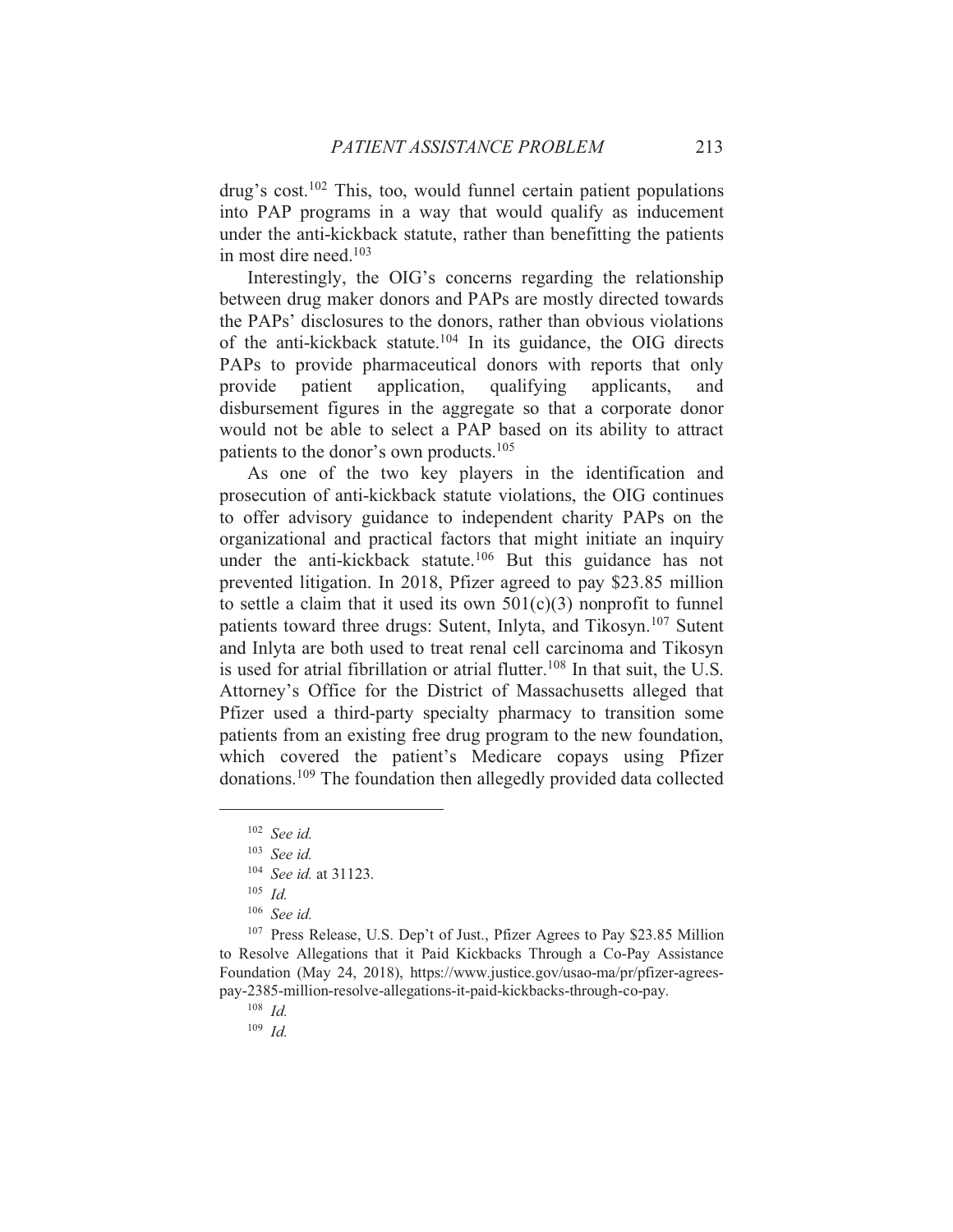by the specialty pharmacy to Pfizer, which confirmed the foundation was paying for Sutent and Inlyta copays.<sup>110</sup>

In the same settlement, Pfizer also resolved allegations that it used a third-party patient assistance program to cover a 44% price increase for its drug Tikosyn.<sup>111</sup> Pfizer, knowing the price increase would balloon the copay obligations of Medicare beneficiaries, allegedly worked with the foundation to create and finance a fund for Medicare patients being treated for the very diseases treated by Tykosyn.<sup>112</sup> To ensure the fund was used for its own benefit, Pfizer allegedly coordinated the timing of the opening of the fund with the price increase; for the following nine months, Pfizer patients accounted for nearly all of the fund's beneficiaries.<sup>113</sup> As U.S. Attorney Andrew Lelling put it, "Pfizer used a third party to saddle Medicare with extra costs."<sup>114</sup> As part of the settlement, Pfizer agreed to enter into a corporate integrity agreement with the DHHS  $OIG<sup>115</sup>$  The agreement, a five-year commitment, requires that Pfizer implement compliance measures to ensure its dealings with third-party PAPs are compliant with the anti-kickback statute and promote independent PAP operation.<sup>116</sup>

2020 has been awash with litigation over the use of patient assistance programs. On June 24, 2020, the U.S. Attorney's Office announced a complaint against Regeneron Pharmaceuticals, alleging the drug maker donated tens of millions of dollars to a third-party foundation to ensure that most Medicare patients would not need to pay a co-pay for its macular degeneration drug Eylea.<sup>117</sup> The U.S. Attorney alleged that in order to orchestrate the kickback, Regeneron first confirmed with the third-party patient assistance program, Chronic Disease Fund ("CDF"), a purportedly

214

 $116$  *Id.* 

<sup>117</sup> Press Release, U.S. Dep't of Just., United States Files Suit Against Drug Manufacturer Regeneron for Paying Kickbacks Through Co-Pay Foundation (June 24, 2020), https://www.justice.gov/usao-ma/pr/united-states-files-suitagainst-drug-manufacturer-regeneron-paying-kickbacks-through-co.

 $110$  Id.

 $111$  *Id.* 

 $112$  *Id.* 

 $113$  See id.

 $114$  *Id.* 

 $115$  *Id.*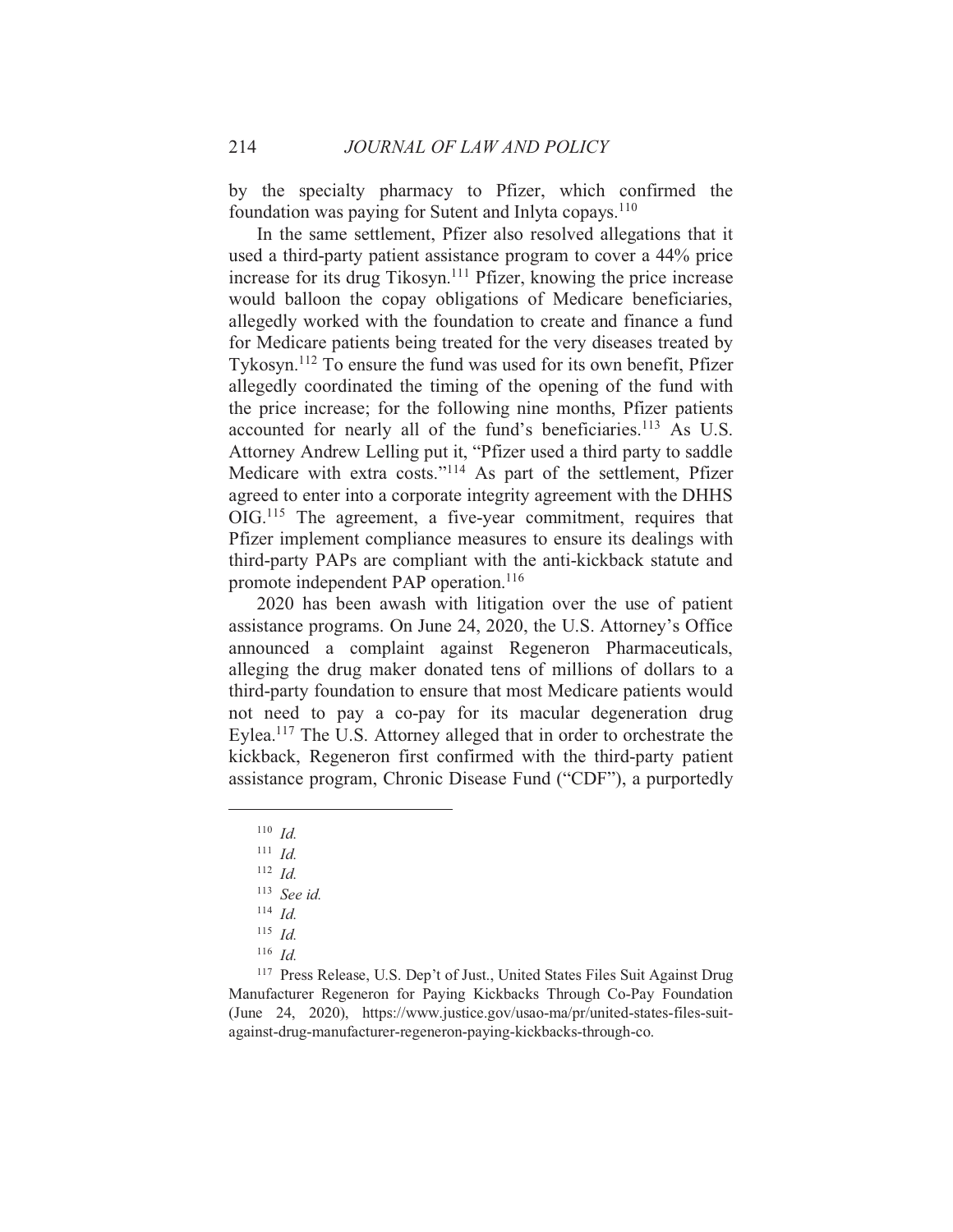independent foundation,<sup>118</sup> that it was in need of money to cover Medicare co-pays for Eylea rather than competing drugs, resulting in a windfall return on its investment in the patient assistance program.<sup>119</sup> When asked about the patients in need of co-pay assistance that took the other leading macular degeneration drug made by rival Genentech, Regeneron's former Chief Financial Officer said those patients were "Genentech's problem."<sup>120</sup>

The complaint against Regeneron suggests that patient assistance programs only "assist" patients in service of pharmaceutical company bottom lines.<sup>121</sup> The government alleged in its complaint that Regeneron employees repeatedly contacted CDF to inquire how much money the charity needed to cover the co-pays of Eylea patients, and then calculated the expected revenue from donating that amount.<sup>122</sup> The Regeneron employees predicted a return of over 400% on its "donations" to CDF.<sup>123</sup> The U.S. Attorney's office contends those donations were not charity; rather, they were payments to subsidize Eylea's artificially high price in order to reap Medicare's share of the cost.<sup>124</sup>

In June 2020, Pfizer rejoined the fray by filing a lawsuit against the United States Department of Health and Human Services, HHS Secretary Alex Azar, the Office of the Inspector General of HHS, and Christi Grimm, the Principal Deputy Inspector General of HHS.<sup>125</sup> Pfizer sued for the ability to provide financial assistance to Medicare beneficiaries who are unable to afford its \$225,000per-year medication for transthyretin amyloid cardiomyopathy

<sup>&</sup>lt;sup>118</sup> See Complaint, U.S. v. Regeneron Pharm., Inc., No. 20-11217 (D. Mass. June 24, 2020), https://www.justice.gov/usao-ma/press-release/file/1395526 /download.

<sup>&</sup>lt;sup>119</sup> Press Release, U.S. Dep't of Just., *supra* note 117.

 $120$  *Id.* 

<sup>&</sup>lt;sup>121</sup> See Complaint, U.S. v. Regeneron Pharm., Inc., No. 20-11217 (D. Mass. June 24, 2020), https://www.justice.gov/usao-ma/press-release/file/1395526 /download.

 $122$  *Id.* 

 $123$  *Id.* 

 $124$  See id.

<sup>&</sup>lt;sup>125</sup> Complaint for Declaratory Judgment, Pfizer, Inc. v. U.S. Dep't of Health & Hum. Servs., No. 20-cv-04920 (S.D.N.Y. June 26, 2020).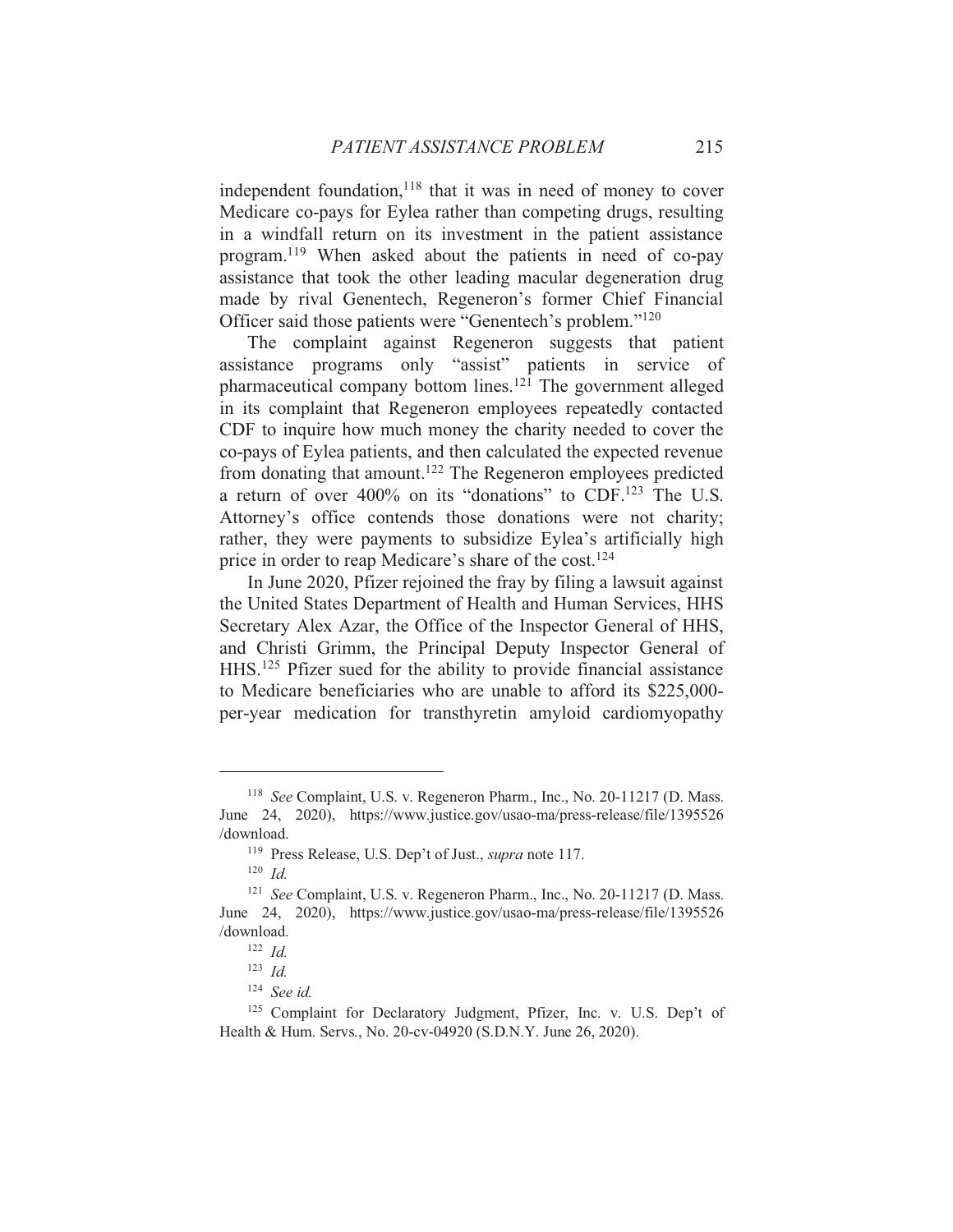("ATTR-CM"), tafamidis.<sup>126</sup> It claimed that under the current "erroneous legal restrictions imposed by the OIG," it is unable to aid patients who cannot afford their copay because of the risk of criminal or other government enforcement action.<sup>127</sup> Pfizer's complaint requested declaratory judgment that its proposed patient assistance programs do not violate federal anti-kickback laws.<sup>128</sup> The company justified tafamidis's price tag as "well below comparable novel therapies approved to treat other rare diseases" and "substantially less than a dual heart and liver transplant, which is the other potential treatment option for patients with ATTR- $CM.^{"129}$  Pfizer argued that it sought to aid ATTR-CM patients "caught between . . . financial extremes" who cannot afford the average \$13,000 Medicare Part D co-pay for tafamidis because they were not "wealthy enough to pay the out-of-pocket costs" nor have "incomes so low that Medicare waives most of the out-ofpocket costs" under the Extra Help program.<sup>130</sup>

Pfizer's argument for patient assistance programs, however, hinged on tafamidis' status as the only available medication for a particular disease.<sup>131</sup> The pharmaceutical company asserted that the anti-kickback statutes were meant to prohibit kickbacks made "with the intent to corrupt medical decision making at the expense of federal healthcare programs."<sup>132</sup> They argued that their proposed programs are designed to remove financial obstacles to breakthrough treatment "after a physician has objectively determined that a patient has ATTR-CM and prescribed the only FDA approved medications for this terminal disease."<sup>133</sup> Pfizer argued that, since its drug is the only approved medication, its support to patients who need it could not constitute an illegal kickback.<sup>134</sup>

- $126$  *Id.*
- $127$  *Id.*
- $128$  *Id.*
- $129$  *Id.*
- $130$  *Id.*
- $131$  See id.
- $132$  *Id.*
- $133$  *Id.*
- <sup>134</sup> See id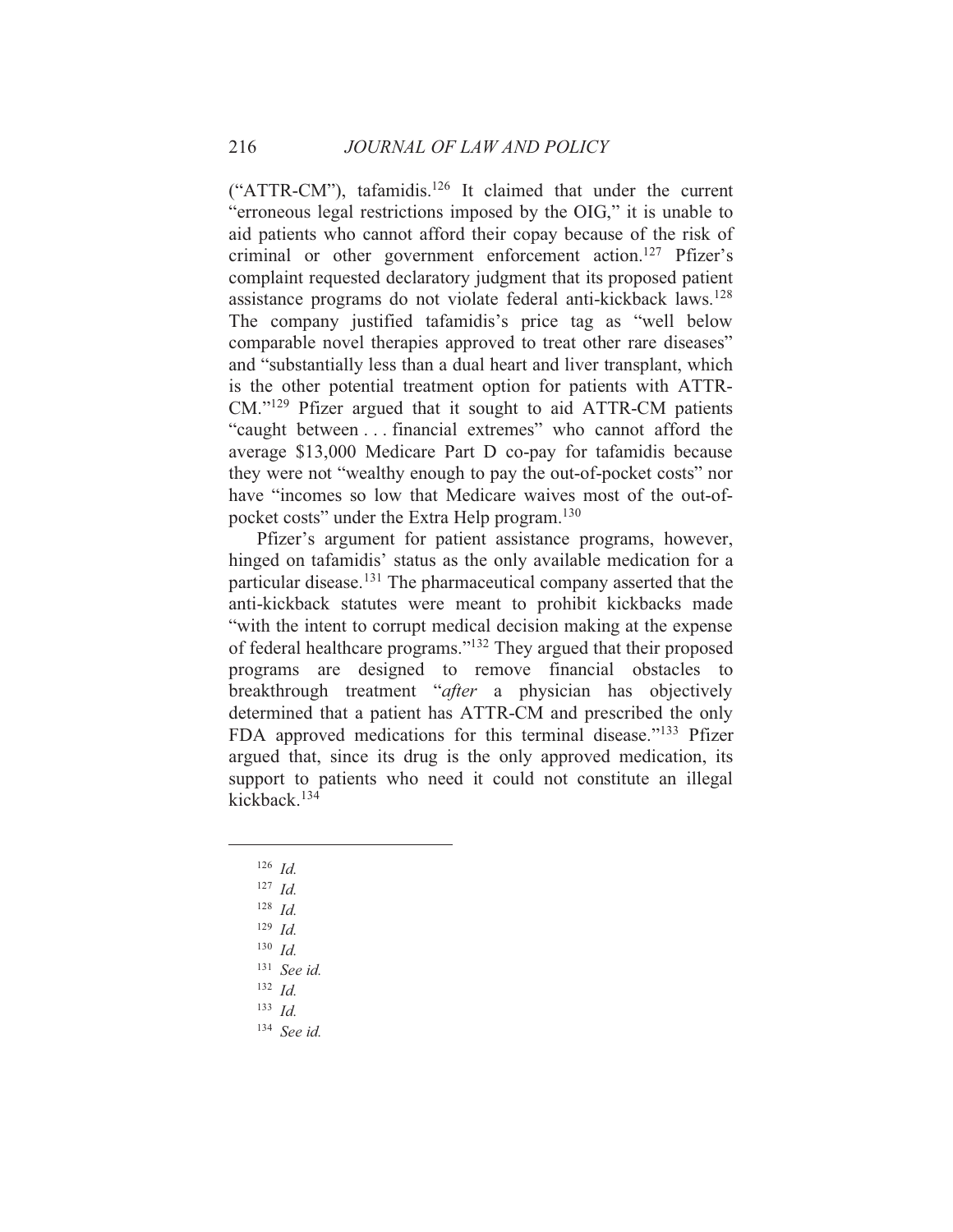In its complaint, Pfizer argued that the OIG's strict construction of the anti-kickback statute, combined with the DOJ's aggressive steps to intervene in patient assistance programs, left it with "no alternative" to help the "very sick patients who will be denied these critical Medications."<sup>135</sup> Pfizer explained that it worked for a year with the OIG to construct a framework by which the company could lawfully assist its patients.<sup>136</sup> The OIG's failure to shift its perspective, argued Pfizer, violated the company's "established rights" to "participate in a charitable endeavor and engage in expressive giving in support of patients suffering from ATTR-CM," as the OIG persisted in "improperly singlesing] out pharmaceutical manufacturers for special restrictions on this type of charitable giving."<sup>137</sup>

Pfizer went on to assert First Amendment concerns in the "pharmaceutical  $OIG's$ restriction on manufacturer's communications and donations to independent charities that provide financial assistance to Medicare patients," claiming that a prohibition on such communication is not "narrowly tailored to a compelling government interest in combatting fraud or abuse"violating the First Amendment's Free Speech guarantee.<sup>138</sup>

In perhaps its strongest argument, Pfizer claimed that the OIG's position on copay assistance "[led] to perverse and unequal results depending on a Medicare beneficiary's economic status."<sup>139</sup> While the wealthiest can pay the co-pay and the poorest do not have to under the low-income Extra Help subsidy, middle-income patients get stuck with a bill that many cannot pay.<sup>140</sup> Such an "irrational application" of the Medicare Part D scheme, Pfizer said, violates the equal protection principles of the Fifth Amendment's Due Process Clause.<sup>141</sup> On September 30, 2021, the U.S. District Court for the Southern District of New York dismissed Pfizer's complaint, holding that HHS' action was "not contrary to law,"

 $141$  *Id.* 

 $135$  *Id.* 

<sup>&</sup>lt;sup>136</sup> Konnath, *supra* note 12.

 $137$  *Id.* 

<sup>&</sup>lt;sup>138</sup> Complaint for Declaratory Judgment at 7, Pfizer, Inc. v. U.S. Dep't of Health & Hum. Servs., No. 20-cv-04920 (S.D.N.Y. June 26, 2020).

 $139$  See id.

 $140$  *See id.* at 8.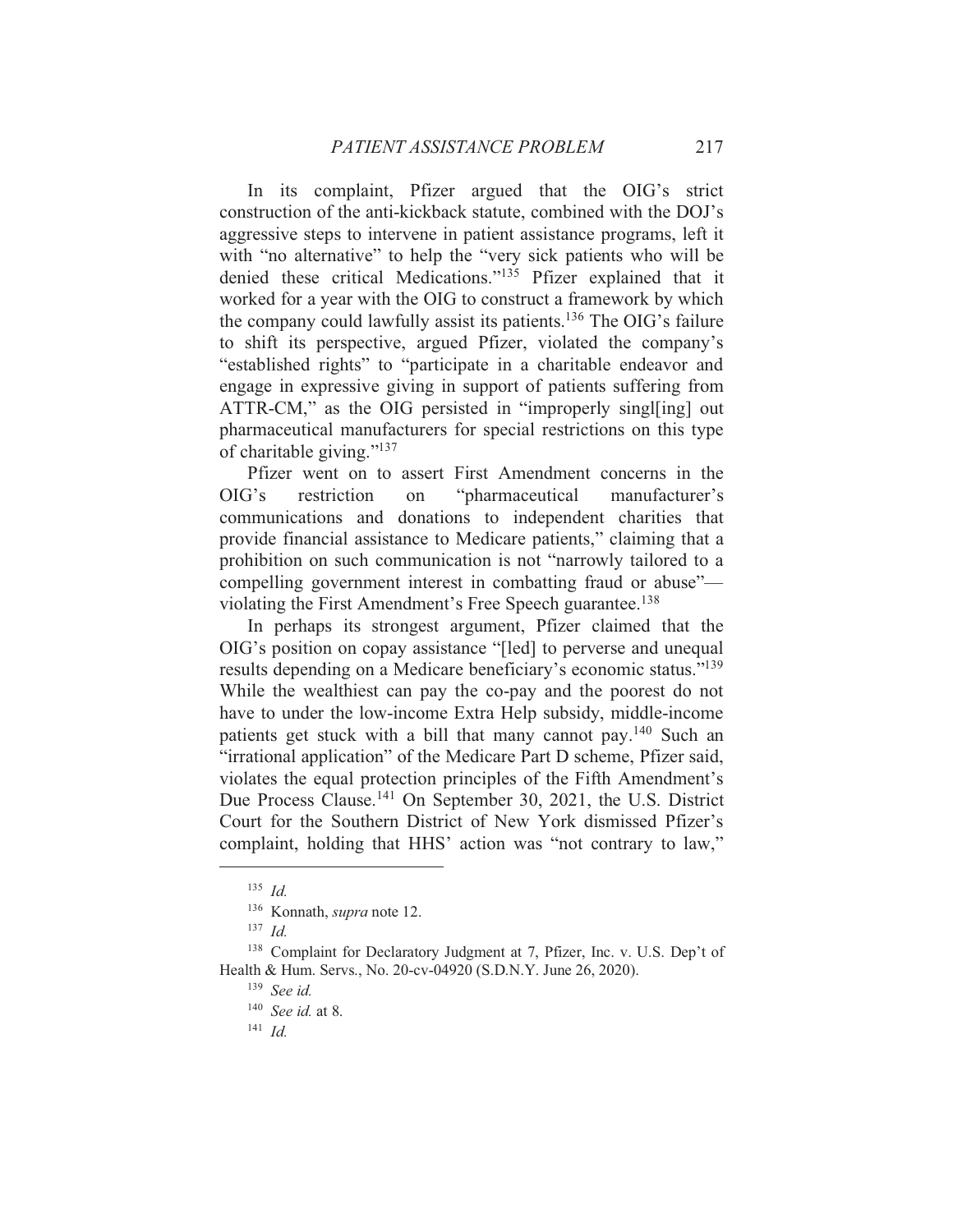and that the court "cannot declare that the Direct Program will not violate the Anti-Kickback Statute as Pfizer requests."<sup>142</sup>

## **IV. LEGISLATIVE PROPOSALS TO DATE**

In light of this high-stakes litigation, lawmakers have suggested reforms that would greatly alter Medicare's operation or obviate the need for patient assistance programs altogether. A broad range of policy options have been considered, including allowing the federal government to negotiate the price of prescription drugs on the behalf of Medicare Part D beneficiaries.<sup>143</sup> That policy was proposed by several democratic lawmakers, each involving the "noninterference clause" of Medicare Part D, which states that the HHS Secretary "may not interfere with the negotiations between drug manufacturers and pharmacies and PDP sponsors, and may not require a particular formulary or impose a price structure for the reimbursement of covered part D drugs."<sup>144</sup> Currently, prescription drug benefits are provided through a marketplace of private plans which each negotiate drug prices with pharmaceutical companies, establish formularies, and control costs.<sup>145</sup> Proponents of consolidating negotiating power in the Secretary of HHS believe that this fundamental change to Medicare reimbursement would provide leverage to reduce drug costs, especially for high-priced, nocompetitor drugs, the prices for which private plans currently have little negotiating power.<sup>146</sup> Pharmaceutical companies argue that such a change would disincentivize the research and development crucial to the United States' pharmaceutical industry prowess.<sup>147</sup>

<sup>&</sup>lt;sup>142</sup> Pfizer, Inc. v. U.S. Dep't of Health & Hum. Servs., No. 20-cv-04920, 2021 WL 4523676 (S.D.N.Y. Sept. 30, 2021), at \*15.

<sup>&</sup>lt;sup>143</sup> Juliette Cubanski et al., What's the Latest on Medicare Drug Pricing Negotiations?, **KAISER** FAM. FOUND.  $($ July 23.  $2021$ ). https://www.kff.org/medicare/issue-brief/whats-the-latest-on-medicare-drugprice-negotiations.

<sup>&</sup>lt;sup>144</sup> See id (quoting 42 U.S.C. § 1860D-11).

 $145$  See id.

 $146$  *Id.* 

<sup>&</sup>lt;sup>147</sup> See id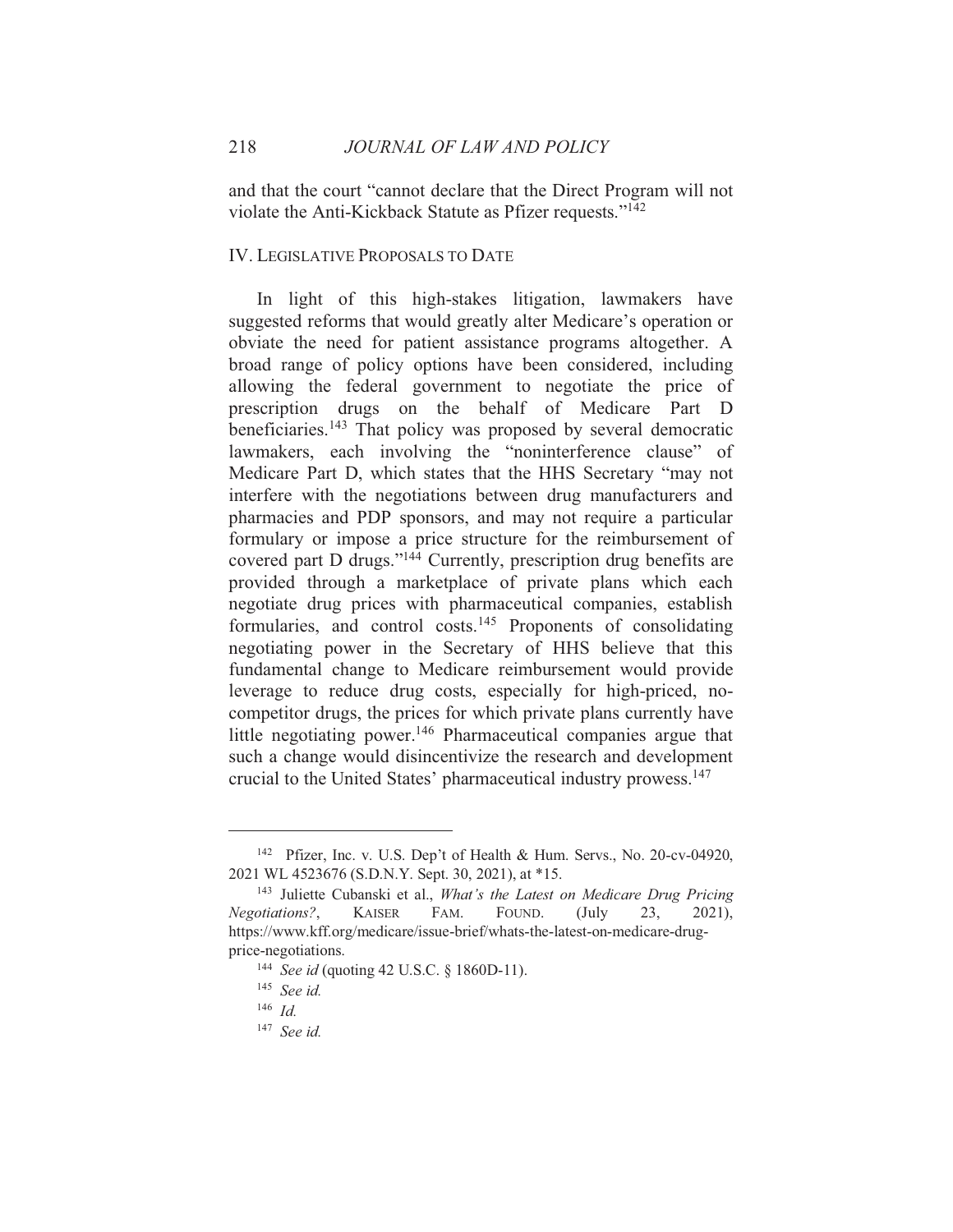## A. Proposed Reforms

A bill introduced by Speaker Nancy Pelosi, that passed the House of Representatives but stalled in the Senate, H.R. 3, Elijah Cummings Lower Drug Costs Now Act of 2019, amends the noninterference clause by adding an exception that allows for the negotiation of drug prices of at least 25 and up to 250 brand-name drugs that lack generic or biosimilar competitors. The bill prioritizes the 125 drugs with the highest Medicare Part D spending and the 125 drugs with the highest net spending in the United States.<sup>148</sup> The legislation would require the Secretary of HHS to consider "research and development costs, market data, production and distribution costs, and existing therapeutic alternatives" in setting the maximum price for a drug.<sup>149</sup> Interestingly, this legislation would establish the upper limit for a drug's price at 120% of the "Average International Market" ("AIM") price paid by six "economically prosperous countries," and establishes maximum drug prices for which there is no AIM price available at 85% of the average manufacturer price  $($ "AMP" $)$ .<sup>150</sup> Drug companies that do not comply with negotiations would be subject to financial penalties under the Act, and manufacturers who "fail to negotiate successfully" would face increasing excise taxes on the previous year's gross sale of the drug whose price was unsuccessfully negotiated. The taxes would rise by  $10\%$  each quarter up to a maximum of  $95\%$ <sup>151</sup>

Another proposed bill strikes the noninterference clause altogether. The Doggett-Brown bill (H.R. 1046/S. 377) would circumvent patent exclusivity rights by granting a competitive license to another manufacturer to produce a generic or biosimilar version of the drug to Part D plans, should negotiations between the drug company and the Secretary of HHS fail.<sup>152</sup> In addition to

 $148$  See id.

 $149$  *Id.* 

<sup>&</sup>lt;sup>150</sup> Id. (Countries include Australia, Canada, Japan, France, Germany, and the United Kingdom).

 $151$  *Id.* 

<sup>&</sup>lt;sup>152</sup> Meredith Freed et al., A Look at Recent Proposals to Control Drug Spending by Medicare and its Beneficiaries, KAISER FAM. FOUND. (Nov. 26,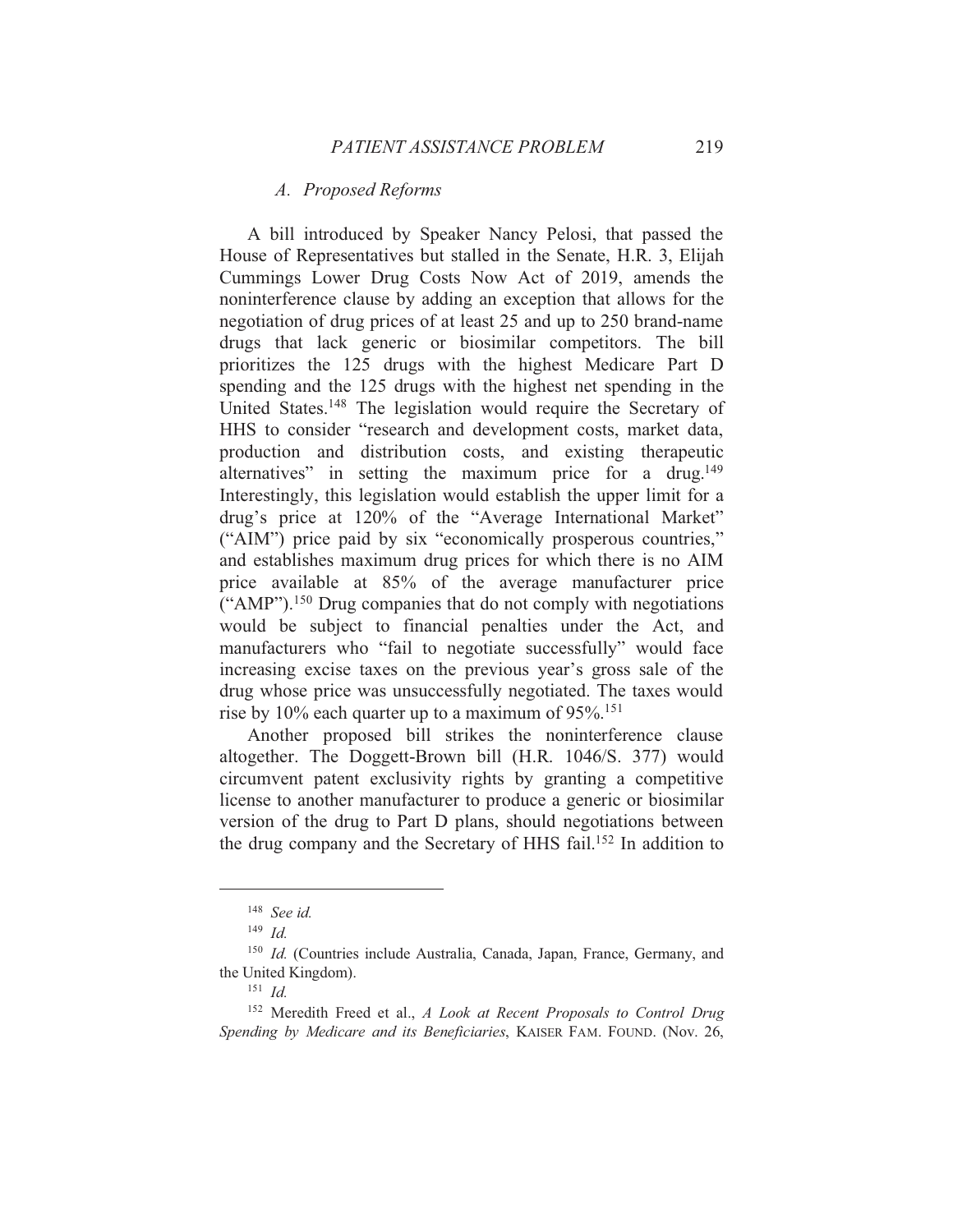the obvious drawbacks of potentially limiting a major source of U.S. intellectual property, detractors from this proposal also raise concerns about supply delay when negotiations stall.<sup>153</sup>

The Cummings-Sanders bill (H.R. 448/S. 99) contains many of the same proposals as the Doggett-Brown bill, but it specifically targets the most costly drugs.<sup>154</sup> This bill would also curb the inflation of drug prices by targeting drugs with the highest year-toyear price increases.<sup>155</sup> The proposal includes parameters for determining a negotiated price, including "clinical and cost effectiveness, the budgetary impact of covering a certain drug, the number of therapeutic alternatives with similar effectiveness, and the unmet need for the drug."<sup>156</sup> If negotiations fail, this proposal provides a mechanism to establish a fallback price, determined based on the lowest price paid by other federal programs such as Medicaid and Veteran's Affairs, or, if lower, the price paid by Organization for Economic Cooperation and Development ("OECD") countries.<sup>157</sup>

It should be noted that for all of the above proposals that alter or strike the noninterference clause, the Congressional Budget Office has predicted negligible savings because the Secretary of HHS would have "insufficient leverage" to secure price concessions.<sup>158</sup> The only bill with the potential to give the Secretary sufficient leverage is H.R. 3; there, leverage for negotiation comes from the potential imposition of increasing excise taxes for the failure to negotiate or unsuccessful negotiations.<sup>159</sup> Without such pressure available to the Secretary, there is little hope for cost savings on the government or the consumer's part.<sup>160</sup>

 $153$  *Id.* 

 $160$  Id

<sup>2019),</sup> https://www.kff.org/report-section/a-look-at-recent-proposals-to-controldrug-spending-by-medicare-and-its-beneficiaries-issue-brief/.

 $154$  Id

 $155$  *Id.* 

 $156$  *Id.* 

 $157$  *Id.* 

 $158$  *Id.* 

 $159$  *Id.*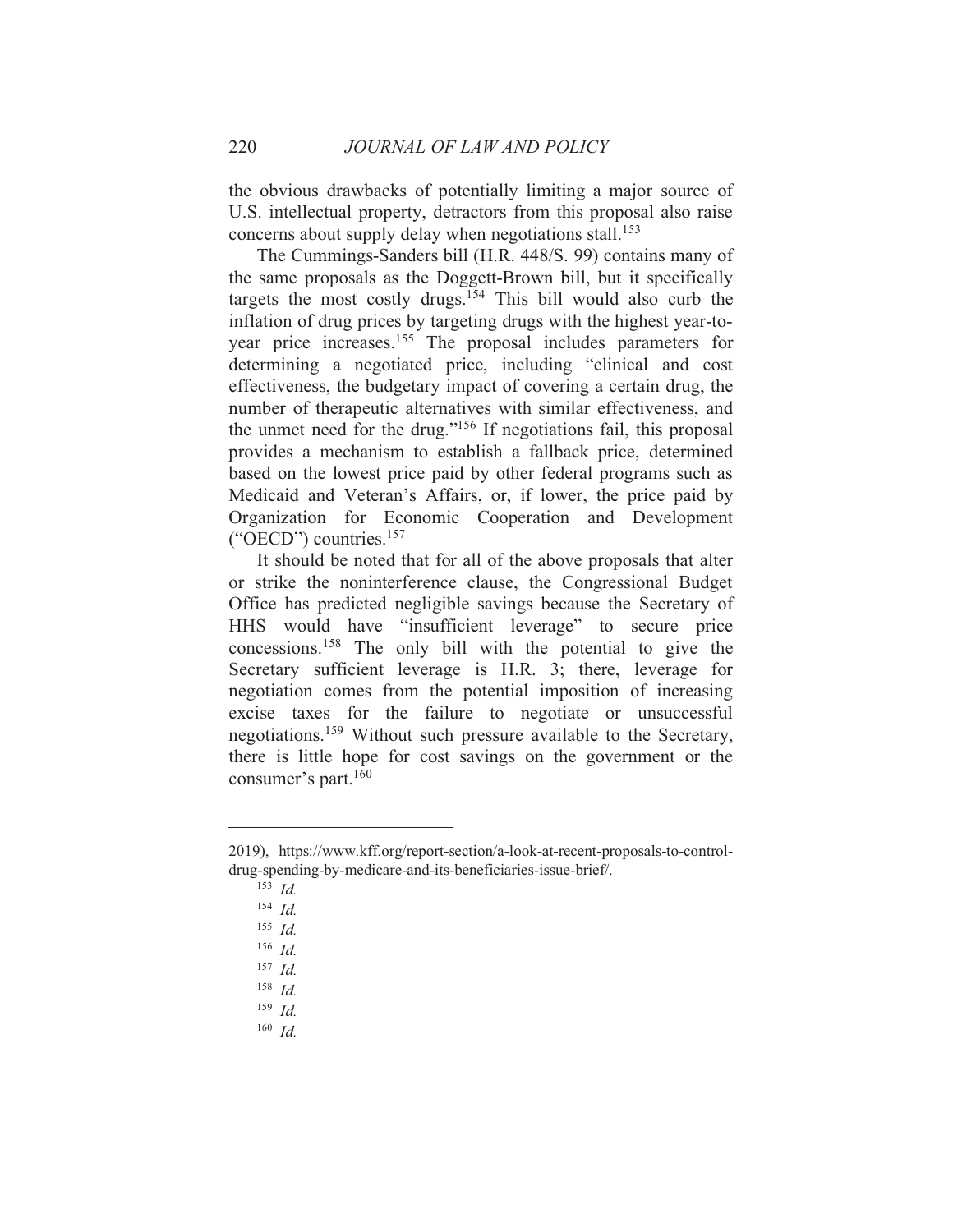Conservative detractors from the proposed reforms point to the Veterans Health Administration ("VHA") as an example of the rationing that occurs when government gets involved in drug pricing.<sup>161</sup> The government is responsible for negotiating drug prices for the VHA, which, critics argue, forces exclusions to the drugs available to veterans due to the government's lack of bargaining power against competing private insurers.<sup>162</sup> In 2016, the VHA only covered three out of twenty-five newly-approved, "first-in-class" therapies, and excluded one in five of the top 200 drugs included in privately negotiated Part D plans.<sup>163</sup> This stark reality faced by nine million veterans, they argue, would also apply to forty-two million Medicare Part D beneficiaries, should any of the Democrats' proposals pan out, crushing the pharmaceutical industry's will to innovate along the way.<sup>164</sup> Surely, this point is valid: why would anyone spend \$2.6 billion to develop a new drug if the government prevents forty-two million people from taking  $it?$ <sup>165</sup>

Other lawmakers have stopped short of introducing legislation but wrote a letter that called for the Office of the Inspector General of HHS to increase regulatory scrutiny of patient assistance programs, specifically by "(1) prohibiting pharmaceutical company donors from earmarking their donations for disease-specific funds; (2) requiring public disclosure of the treatments the funds cover and justification for any FDA-approved treatments not covered; and (3) requiring PAPs to cover generic alternatives."<sup>166</sup> The letter, written by Senators Elizabeth Warren (D-Mass.) and Sheldon

<sup>&</sup>lt;sup>161</sup> See Sally Pipes, Keep Big Government Out of Medicare Drug Pricing Negotiations, THE HILL (Dec. 11, 2017, 3:20 PM), https://thehill.com /opinion/healthcare/364297-keep-big-government-out-of-medicare-drug-pricingnegotiations.

 $162$  See id.

 $163$  *Id.* 

 $164$  *Id.* 

 $165$  *Id.* 

<sup>&</sup>lt;sup>166</sup> Press Release, Sheldon Whitehouse, Senators Whitehouse & Warren Call for Reforms to Eliminate Big Pharma Kick-Back Schemes Via Patient Assistance Programs (Dec. 5, 2019), https://www.whitehouse.senate.gov/news /release/senators-whitehouse-and-warren-call-for-reforms-to-eliminate-bigpharma-kick-back-schemes-via-patient-assistance-programs-.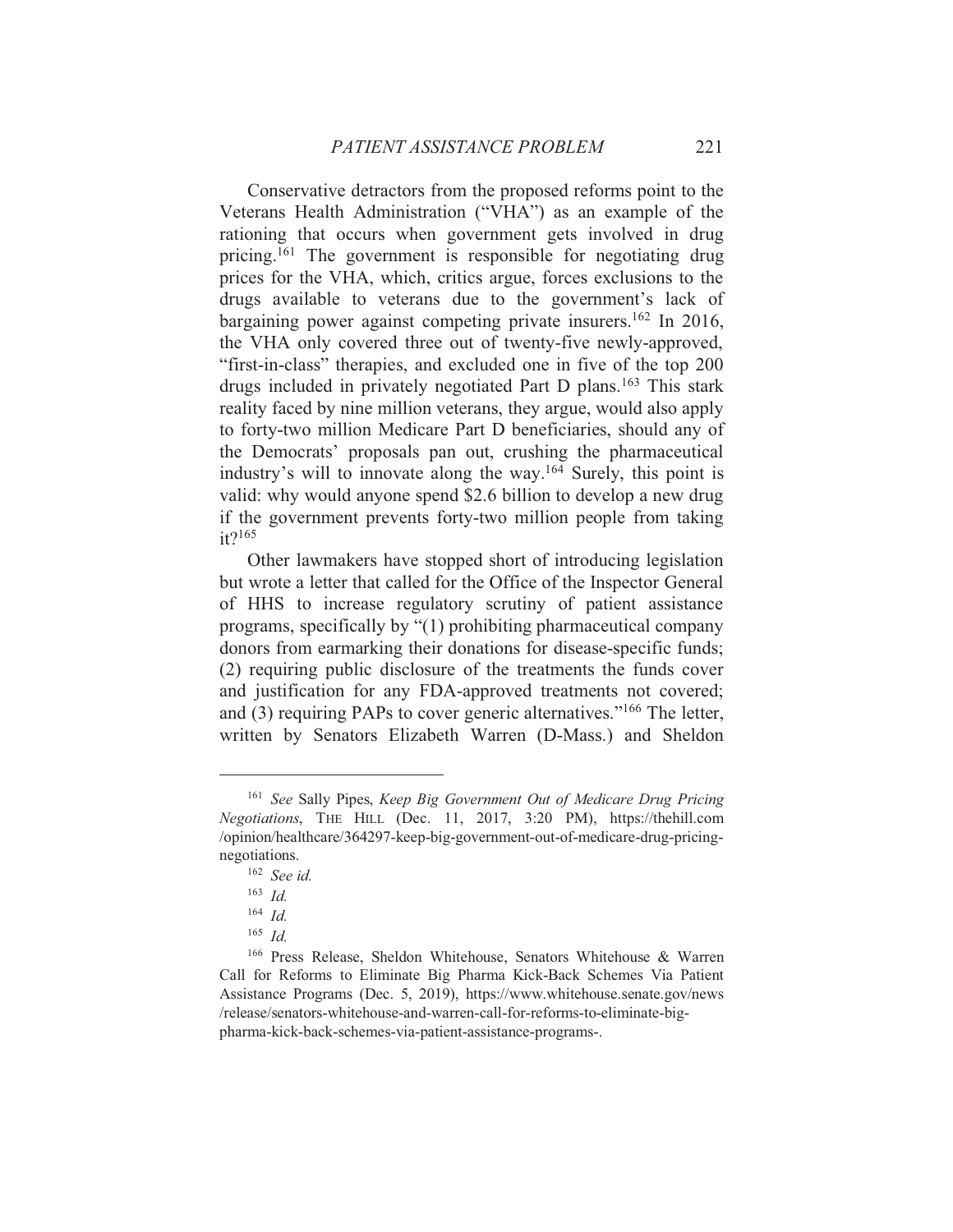Whitehouse (D-R.I.), claims that "it is impossible for patients, the public, and HHS-OIG to know whether drug assistance decisions correlate with donor's interests and whether PAPs are complying with HHS-OIG guidance" with such little transparency required of industry- and independently-run patient assistance programs.<sup>167</sup>

Despite lawmakers' apparent focus on drug price negotiations, little has been proposed to curb the influence of PAPs beyond the OIG's ongoing issuance of guiding commentary. As indicated by Pfizer's suit for declaratory judgment, such commentary does not provide pharmaceutical companies with sufficient notice that they may be in violation of the anti-kickback statutes.<sup>168</sup> In an article in Brooklyn Law Review, titled Pharmaceutical Philanthropy or Resisting Regulations?: Why Pharmaceutical Donations Do Not Violate the Anti-Kickback Statute, author Tino Illiparambil suggests using a "direct causal link test" to determine whether or not the anti-kickback statute has been violated.<sup>169</sup> This test would require courts to ask "whether, but for the donation to the PAP, the patient would not have chosen to participate in that specific PAP."<sup>170</sup> Under the test, the court would first determine whether the patient chose a PAP because they knew the charity receives donations from a drug maker; then determine whether the pharmaceutical company donor knew that patients chose that specific PAP due to its donations; and finally determine whether the company "then knowingly and willfully acted on this information with the intent of inducing patients' dependency on the product, resulting in future sales."<sup>171</sup> While this test strives to provide a system for courts to apply, it is likely to simply pile on to the OIG's existing guidance, adding complexity to a law that demands straightforward, uncomplicated application.

 $167$  *Id.* 

<sup>&</sup>lt;sup>168</sup> See Complaint for Declaratory Judgment, Pfizer, Inc. v. U.S. Dep't of Health and Hum. Servs. No. 1:20-cv-04920-MKV (S.D.N.Y. June 26, 2020).

<sup>&</sup>lt;sup>169</sup> Tino Illiparambil, *Pharmaceutical Philanthropy or Resisting* Regulations?: Why Pharmaceutical Donations Do Not Violate the Anti-Kickback Statute, 85 BROOK. L. REV. 571, 596 (2020).

 $170$  *Id.* 

 $171$  *Id.*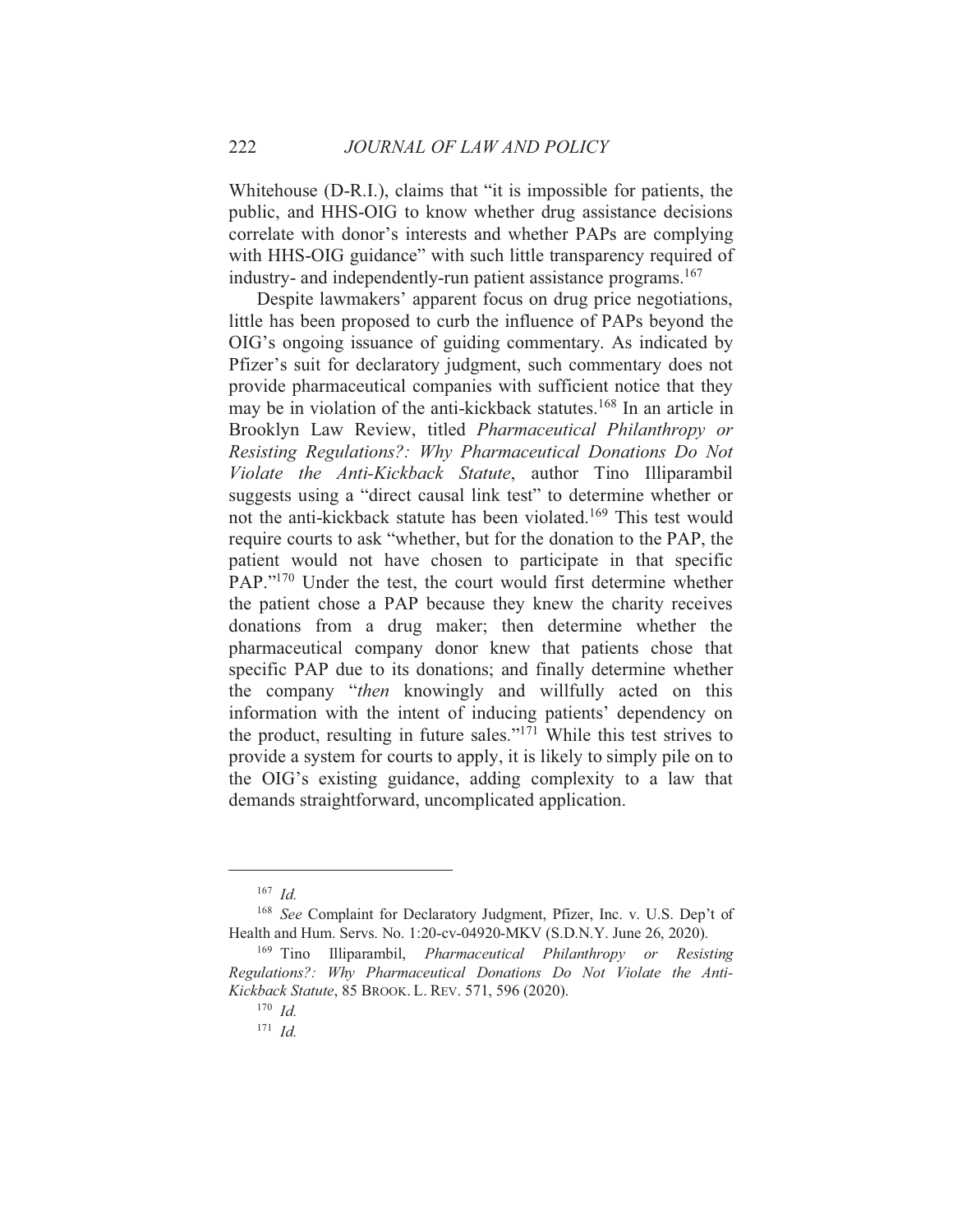### B. An Alternative Approach

In light of failed attempts to overhaul Medicare, endless litigation over the use of PAPs to fill gaps in coverage, and complicated guidance promulgated by the OIG of HHS on proper PAP dealings, it is clear that more definitive, course-setting measures must be taken to curb PAP's "triple boon" for the pharmaceutical industry.<sup>172</sup>

This Note proposes a legislative bill to amend the Medicare Modernization Act and Internal Revenue Code that phases out all PAPs whose donations come primarily from pharmaceutical industry donors—both independent- and industry-run—in favor of a single, consolidated patient assistance fund administered by the Centers for Medicare & Medicaid Services ("CMS"). The bill would encourage an early shift in pharmaceutical donations to the consolidated patient assistance fund through tax incentives that reduce the available corporate tax deductions for pharmaceutical charity to PAPs and, in turn, create a higher available tax deduction for donations to the CMS-administered fund. The bill's third measure would eliminate prior OIG guidance on the proper administration of PAPs in favor of a strict reading of the antikickback statute. The new guidance would instruct the DOJ and OIG of DHHS to fully prosecute violations of the anti-kickback statute as written after a ten-to-fifteen-year safe harbor period, with the express direction that all PAPs who receive a majority of their funding from the pharmaceutical industry are de facto violators.

The proposed bill's first provision would establish a single, consolidated patient assistance fund administered by CMS. The fund would be supported by pharmaceutical industry donations encouraged by tax incentives and legal disincentives, as described below, and would be used to expand access to the Medicare Extra Help program by increasing the maximum yearly income and "other sources" threshold to qualify for extra financial assistance to bridge the gap for those too "wealthy" to receive extra help but not poor enough to currently receive co-pay assistance through Extra Help.<sup>173</sup> The fund would also serve as funding for a separate

<sup>&</sup>lt;sup>172</sup> See Hiltzik, supra note 64.

<sup>&</sup>lt;sup>173</sup> See MEDICARE & YOU 2021, *supra* note 8, at 87–89.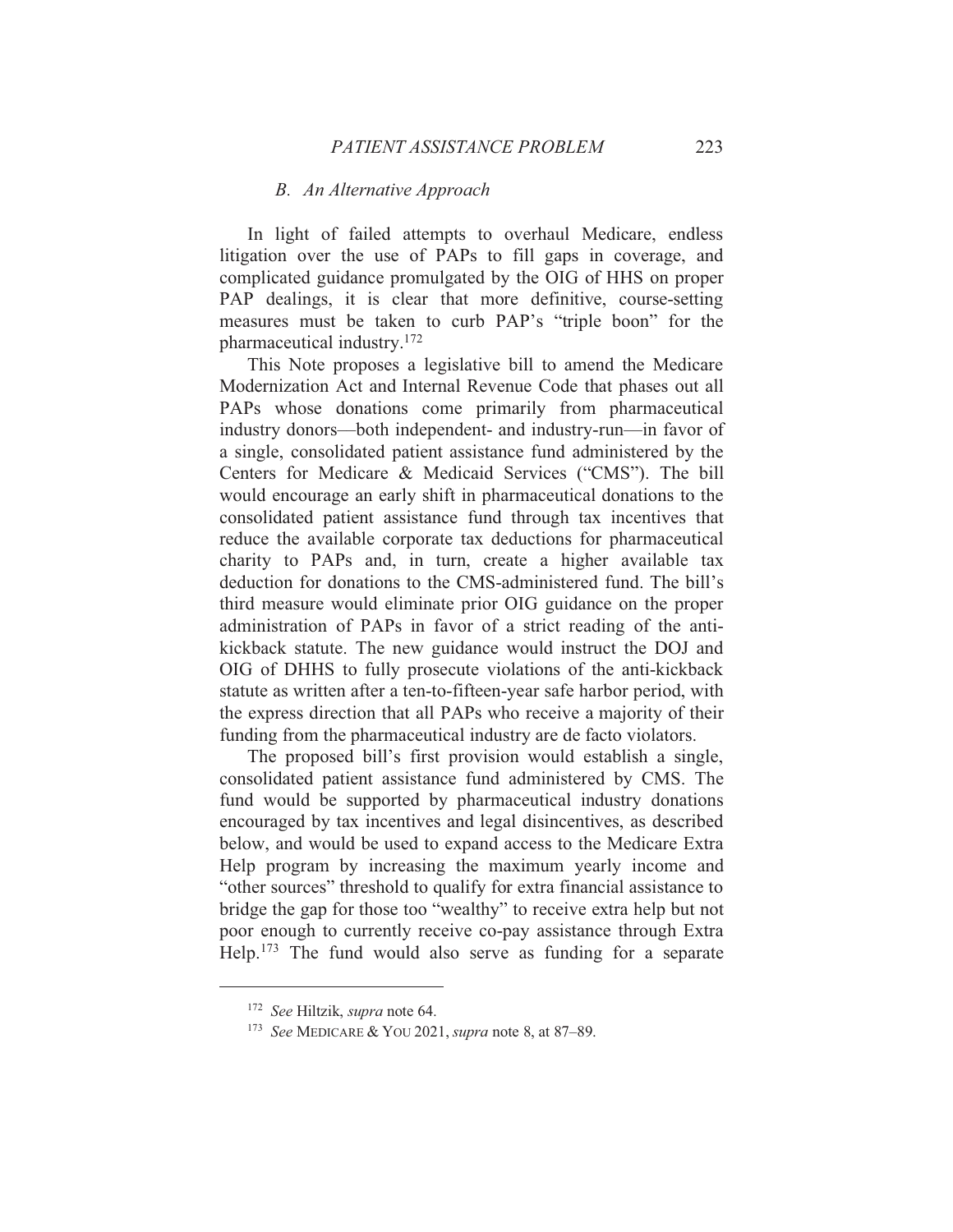program aimed at patients whose illness only has one available treatment, like Walter Feigenson, whose tafamidis therapy is the only available treatment for his heart condition.<sup>174</sup> Such patients would apply via standard application to CMS for a rare disease discount, instead of applying to a pharmaceutical company directly. As industry- and independently-run PAPs are currently among the largest  $501(c)(3)$  organizations in the United States, a shift in these funds to a more evenly-distributed discount would help more low-income patients and patients with rare diseases more equally than current PAPs. Instead of the disparate eligibility requirements across current PAPs that are often hidden from public scrutiny, a single, consolidated patient assistance fund would offer straightforward eligibility criteria based on income alone, without the opportunity for pharmaceutical companies to target their contributions toward patients taking their own drugs.<sup>175</sup> Under this proposal, patients in need of support would either automatically qualify for co-pay assistance or apply via a standard application to CMS, in which they would indicate their financial and medical level of need for a non-generic drug.

The proposed program would also avoid the major pitfall that other proposed measures fail to address: the potential removal of popular drugs from Medicare Part D formularies due to cost.<sup>176</sup> With the infusion of potentially billions of dollars into a consolidated patient assistance fund, those who truly need specialized medicine can apply to CMS for help if they do not fall below the proposed expansion of the Extra Help program, and would not be forced to go to the black market for desired, noncovered drugs. The ability to negotiate drug prices would still be in the more able hands of insurers, while the ability to help those who have a demonstrated need would be the responsibility of CMS, which, as a government agency, has no incentive to approve or deny particular patient populations. $177$ 

<sup>&</sup>lt;sup>174</sup> See Laise, *supra* note 1.

<sup>&</sup>lt;sup>175</sup> See Choudhry et al., *supra* note 45, at 831–32.

<sup>&</sup>lt;sup>176</sup> See Pipes, *supra* note 161.

<sup>&</sup>lt;sup>177</sup> See generally MEDICARE & YOU 2021, *supra* note 8 (discussing CMS) procedures); see generally Pipes, *supra* note 161 (discussing the ability of insurance companies to negotiate).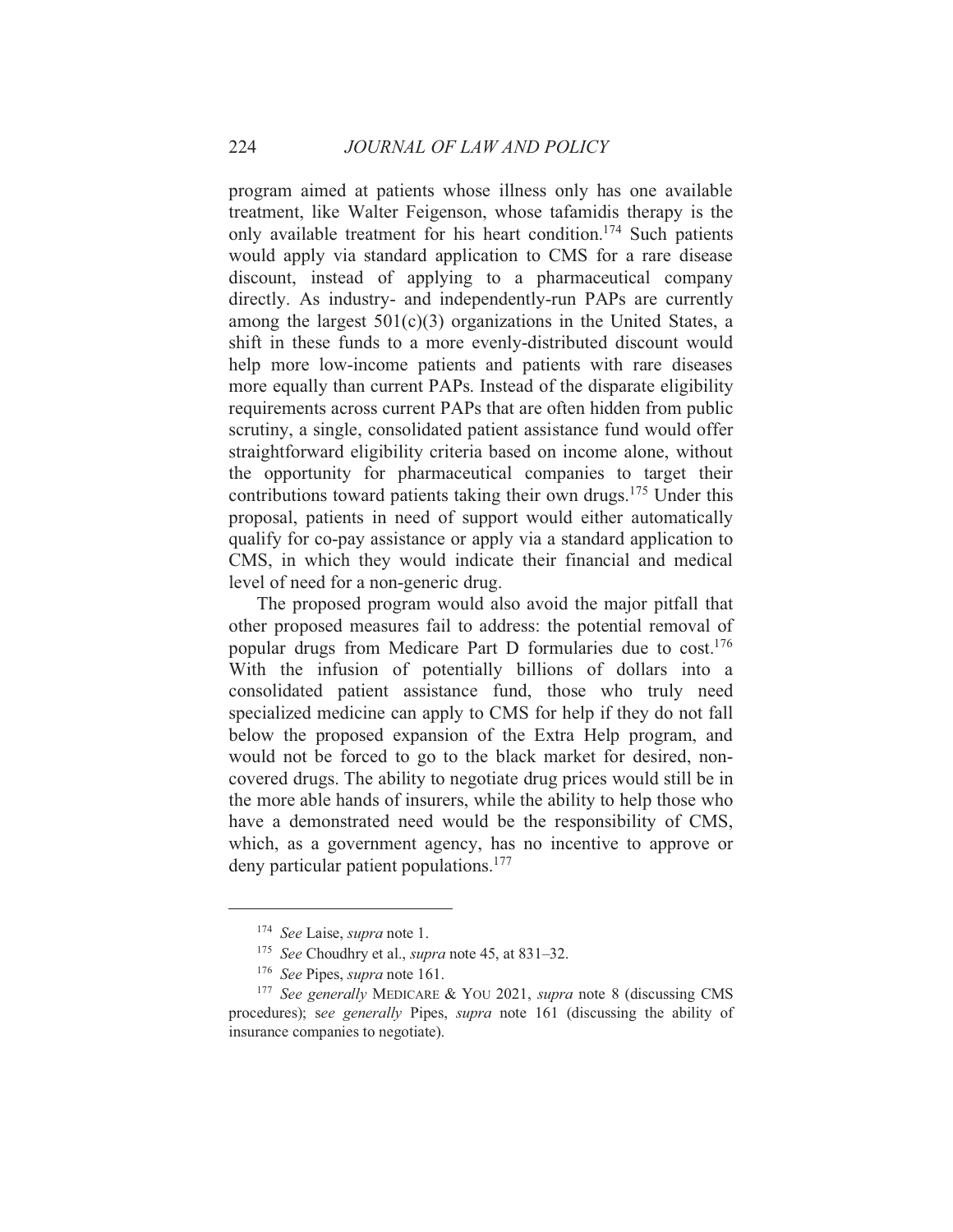The proposed bill's second provision would shift tax incentives away from pharmaceutical industry donations to patient assistance programs and towards the CMS-administered fund. To do so, the bill would amend the Internal Revenue Code's available corporate tax deduction for pharmaceutical company donations to PAPs from  $10\%$  to 5% in the first ten years after implementation, then reduce that available deduction from 5% to zero in the subsequent fiveyear period. As the limit for deductible contributions to PAPs decline, the available corporate tax deduction for contributions to the CMS fund will rise, beginning at the standard 10% in the first ten years and rising to 15% thereafter. This structure would gradually encourage pharmaceutical companies to shift donations away from non-CMS funds and towards the CMS fund.

Finally, the bill would impose a fifteen-year safe harbor period for pharmaceutical companies to comply with a strict interpretation of the anti-kickback statute without regard to OIG's past guidance. A strict interpretation of the anti-kickback statute is required because attempts by the OIG to offer guidance on the "problematic" features" of patient assistance programs have failed to prevent litigation.<sup>178</sup> Instructions that warn against donations to PAPs with "narrowly defined disease groups," funds defined by the "stage of disease," or that are limited to a "subset of available products," have clearly been too vague or non-inclusive of PAPs that are clearly in violation.<sup>179</sup> The OIG itself notes that these factors are not dispositive in the anti-kickback statute determination—a "wholistic review" of the charities' operation is required.<sup>180</sup> This guidance has not prevented pharmaceutical companies from making complicated arrangements in attempt to skirt the antikickback statute, such as the third-party pharmacy scheme at issue in Pfizer's \$23.5 million settlement agreement.<sup>181</sup> That kind of settlement, and years of required oversight by the OIG, could be avoided altogether if PAPs were strictly regulated to forbid pharmaceutical companies from becoming majority donors. Such a

<sup>&</sup>lt;sup>178</sup> See generally Complaint for Declaratory Judgment, *supra* note 125.

<sup>&</sup>lt;sup>179</sup> See Supplemental Special Advisory Bulletin: Independent Charity Patient Assistance Programs, 79 Fed. Reg. 104 at 31122.

 $180$  *Id.* 

<sup>&</sup>lt;sup>181</sup> See generally Press Release, U.S. Dep't of Just., *supra* note 107.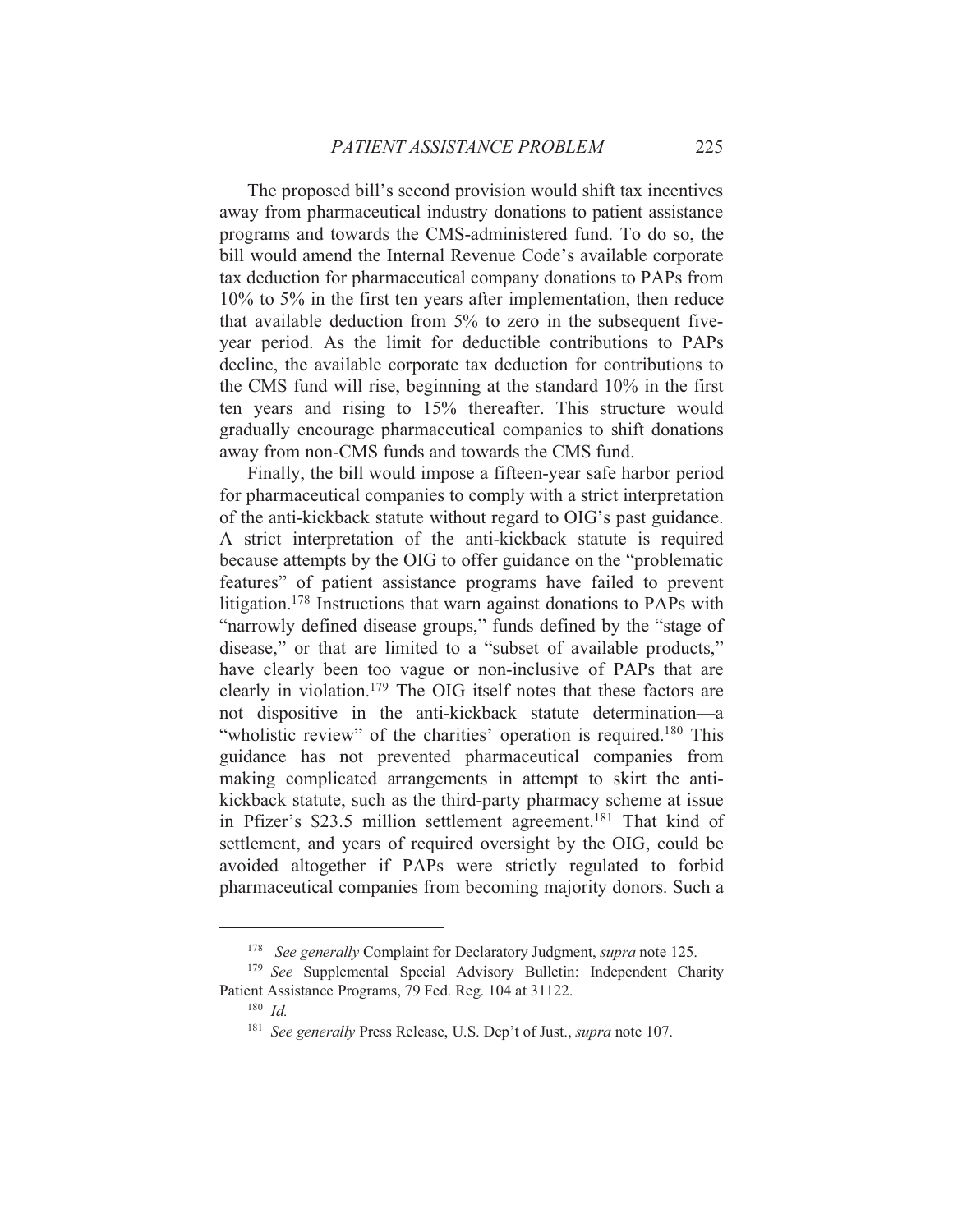strict reading of the anti-kickback statute could actually benefit pharmaceutical companies in the form of reduced legal fees. No longer will the Pfizers of the world need to obtain declaratory judgments to question the validity of their beneficence.<sup>182</sup> They would simply be able to donate to the CMS-administered fund. Those funds would then be spread to address the needs of all pharmaceutical consumers, many of whom, to be sure, would benefit from expanded access to non-generic pharmaceuticals (though none would feel the great financial need to take its drug over another generic or competing drug due).

This proposal would likely have detractors: pharmaceutical companies would be loath to give up their patient-funneling cash cows of PAPs, and many patients, too, would likely be adversely impacted by the legislative drying up of pharmaceutical industryfunded PAPs. However, these downsides pale in comparison to the impacts of drug market manipulation that pharmaceutical companies currently engage in via patient assistance programs. This proposal would not fundamentally change the overall ability of private insurers to negotiate with drug companies, thereby preserving patient choice in the healthcare equation while offering discounts to only those who truly need it for lack of a generic alternative or insurmountable financial burden. It would widen the pool of patients eligible for assistance under Medicare Extra Help, preventing patients from sifting through the veiled eligibility criteria of patient assistance programs, while simultaneously providing the pharmaceutical industry with goodwill. Additionally, with the anti-kickback statute revived to its original interpretation, industry, charity, and the government alike would have appropriate notice when assessing compliance.

### **CONCLUSION**

Patient assistance programs offer Medicare beneficiaries like Walter Feigenson the opportunity to take life-saving drugs they could otherwise not afford. While pharmaceutical donors insist that their goal is strictly altruistic, the reality is that many of these programs offer a financial windfall for drug makers because they

<sup>&</sup>lt;sup>182</sup> See generally Complaint for Declaratory Judgment, *supra* note 125.